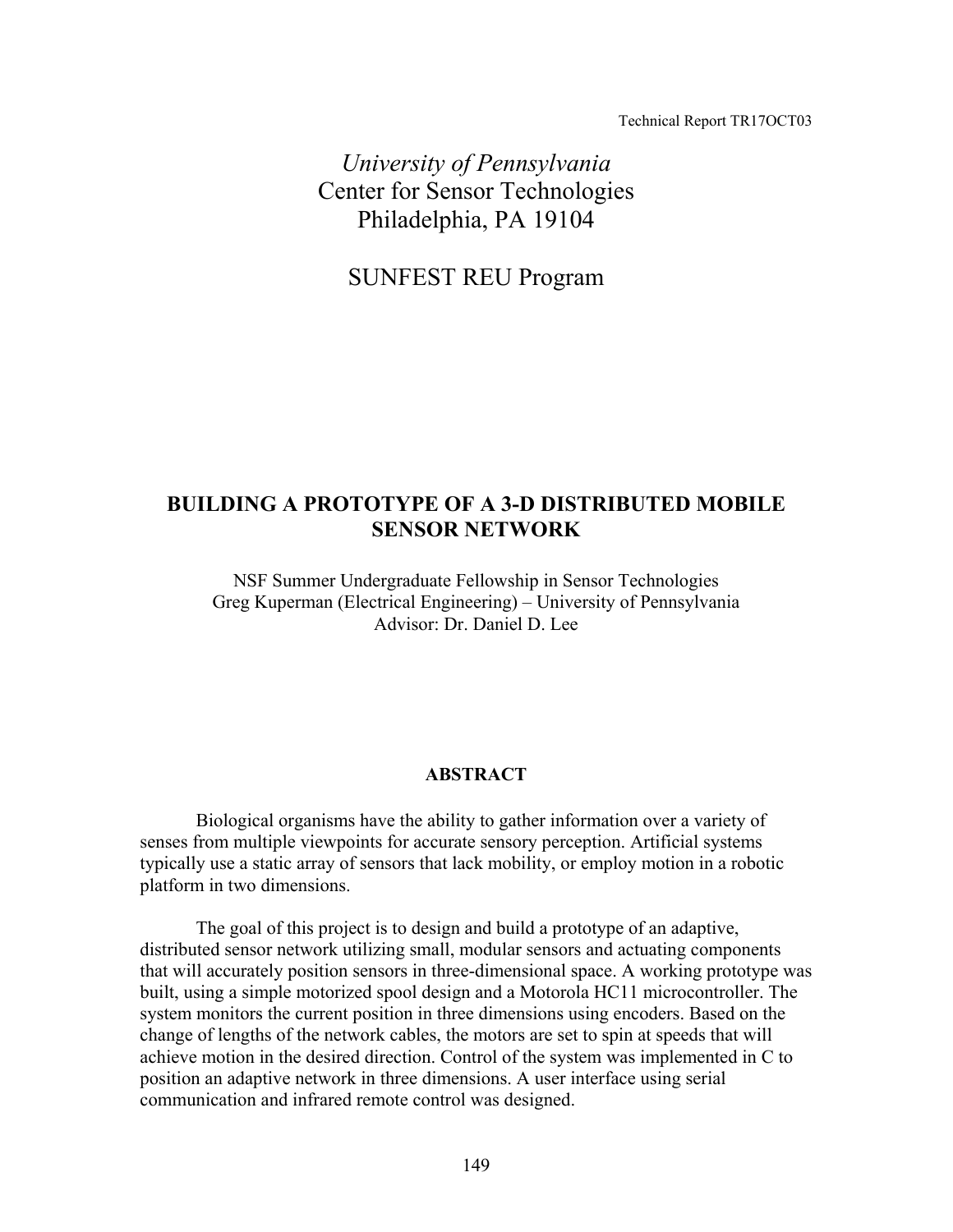## **Table of Contents**

### **1. INTRODUCTION**

### 2. **BACKGROUND**

- 2.1 Biological Motivation
- 2.2 Existing Sensor Network Projects
- 2.3 Description of Proposed Prototype

## **3. HARDWARE DESIGN**

- 3.1 Hardware Description
- 3.2 HC11 Setup and Infrared Receiver Circuit
- 3.3 Modification of the HS-225MG Hitec Mini Precision Servo
- 3.4 Design of Mechanical Spool System
- 3.5 Design of Sensor Node

## **4. SOFTWARE DESIGN FOR SYSTEM CONTROL**

- 4.1 Description of Software
- 4.2 User Input Decoding
- 4.3 Finding the Position of the Node
- 4.4 Code to Control the DC Motors

## **5. DISCUSSIONS AND CONCLUSIONS**

## **6. RECOMMENDATIONS**

## **7. ACKNOWLEDGEMENTS**

## **8. REFERENCES**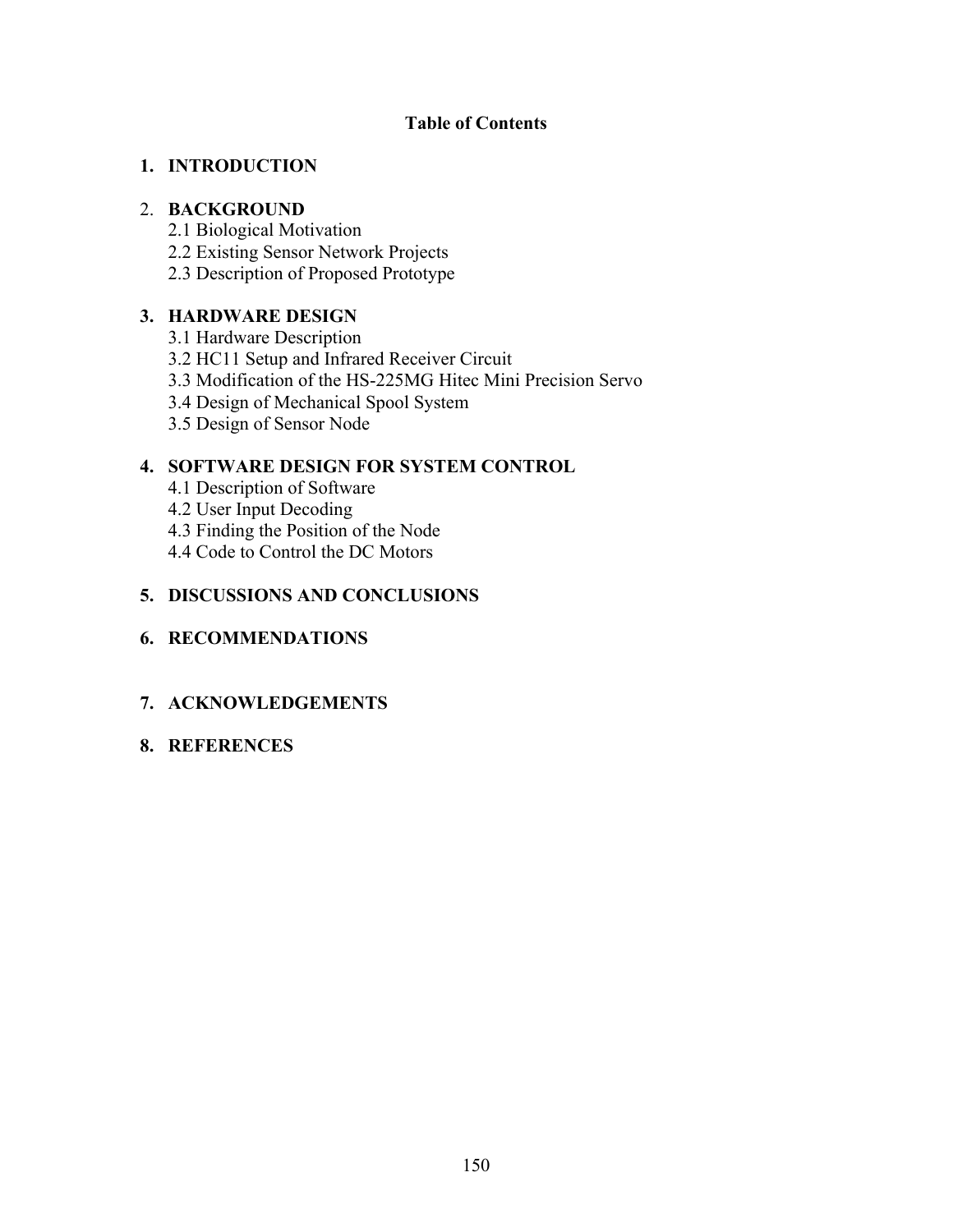### **1. INTRODUCTION**

In nature, biological organisms use multiple viewpoints to accurately perceive their environment. Designers of artificial sensory systems have used some of the same techniques that biological systems employ to gain sensory information from multiple viewpoints. For example, in auditory sensing, a large number of microphones are used in an acoustic sensing array. Employing beamforming techniques on a static microphone array can greatly amplify sound sources along certain directions while decreasing the array's sensitivity to noise in other directions, allowing a more accurate detection of the direction of the sound source [1]. Visually, multiple cameras are used to create binocular viewing systems to allow stereo depth perception.

However, a number of constraints limit the ability to gather information from multiple viewpoints. If an object is not placed exactly in the designated field that is being sensed, the information gathered can be spurious and inaccurate. Mobile sensor arrays have limitations of being constrained to two dimensions, and are usually wheeled. A wheeled sensor network, such as a robot, can easily disturb the environment it is trying to monitor. for example, a wheeled robot will disturb an animal, and the information gathered would not necessarily be accurate.

To replace static sensor arrays and wheeled robots, we propose to build an adaptive distributed sensor network that can be accurately positioned in three dimensions to gather information from multiple viewpoints. The system will consist of small, modular sensors and actuating components that will make the sensor network mobile. The sensor network can contain visual, audio, and olfactory sensors. The goal of the project is to build a prototype of an adaptive mobile network to assess the feasibility of such a system.

### **2. BACKGROUND**

#### **2.1 Biological Motivation**

Being able to move provides a variety of viewpoints that can be used to perceive and make decisions about an area. The dependence of an observer's perception on his or her viewpoint can be illustrated with the Ames room illusion. Figure 1 shows the actual construction of the Ames room. If an observer looks through the viewing hole, limited to a single viewpoint, a pair of identical twins standing on opposite sides of the room,will be perceived as drastically different in size, as shown in Figure 2. Looking through the viewing hole removes any depth cues and makes the room appear normal and cubic, although its shape is actually trapezoidal, the floor is actually on an incline, and the walls are slanted outward. However, when the room is viewed from a different perspective, it becomes immediately clear to the observer that the room is not regularly shaped, and that the twins appeared different in size merely because they are at different distances from the observer [2]. This simple illustration demonstrates the role that an observer's location plays in sensory perception and highlights the importance of gathering information from multiple viewpoints for accurate perception.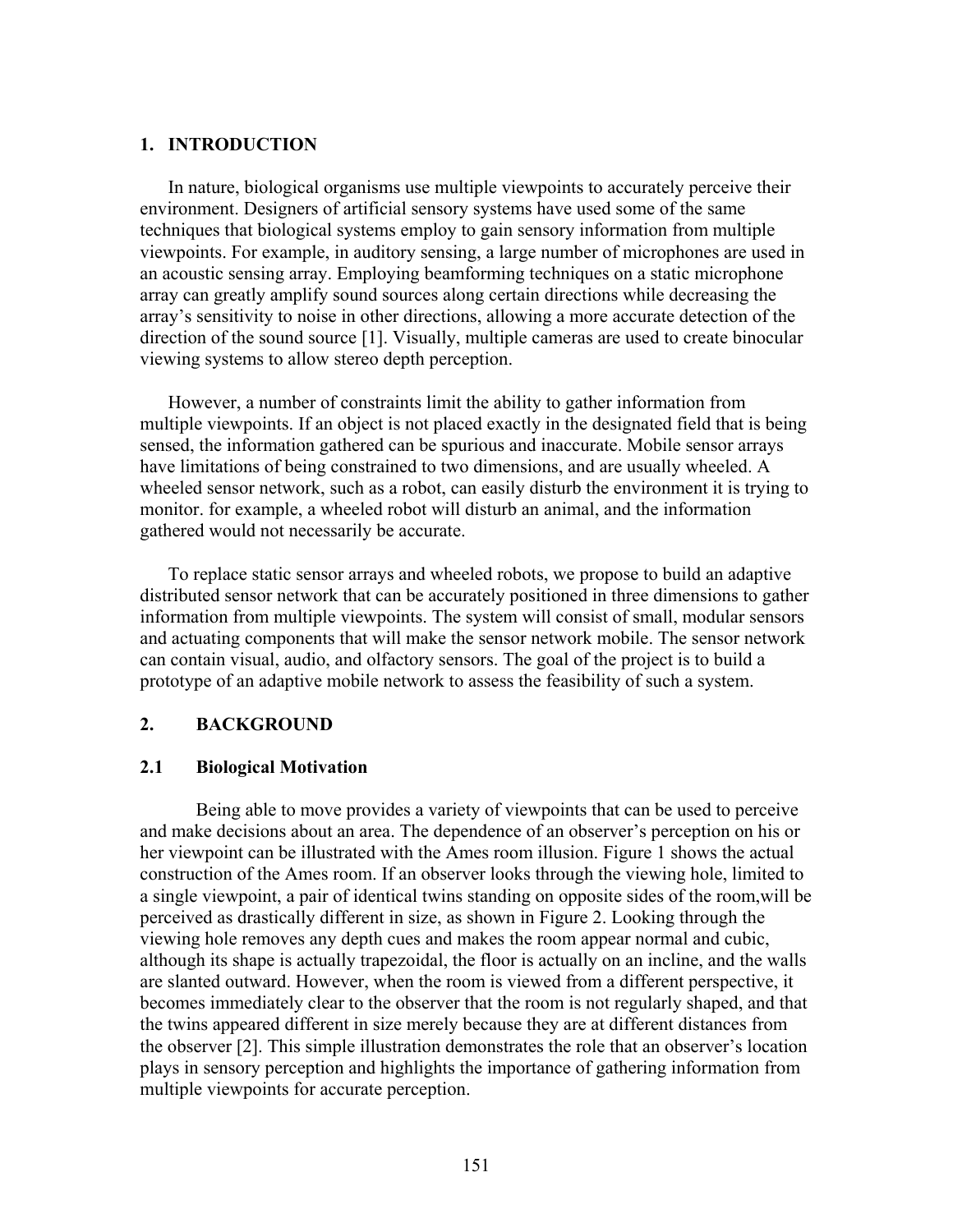

Figure 1: Actual shape and structure of an Ames room.



Figure 2: The Ames room illusion — seen through the viewing hole, the identical twins appear to be drastically different in size.

Biological organisms have developed binocular vision systems and binaural auditory systems that allow them to take advantage of multiple viewpoints in perception. In addition, most biological organisms employ movement in a process known as "active perception" to acquire new viewpoints and combine sensory information from multiple viewpoints to accurately perceive their surroundings [3]. For example, in olfactory sensing, humans actively move around an area while sniffing to detect the source of an odor. Since odors propagate slowly through wind transport and diffusion, an observer has little chance of detecting the source of an odor without obtaining observations of scents from multiple locations.

### **2.2 Existing Sensor Network Projects**

Many different sensor network research projects are currently being conducted. The Palms Fixed/Mobile Experiment at the University of California–Berkeley is trying to deploy a sensor network via unmanned aerial vehicles. This sensor network will be able to spread quickly across an area and deliver information from numerous viewpoints [4].

The Smart Dust project, also at the University of California–Berkeley, is aimed at building sensor nodes that occupy less than 100 cubic millimeters and possess complete sensing and communication capabilities on a tiny mote. Researchers envision the sensor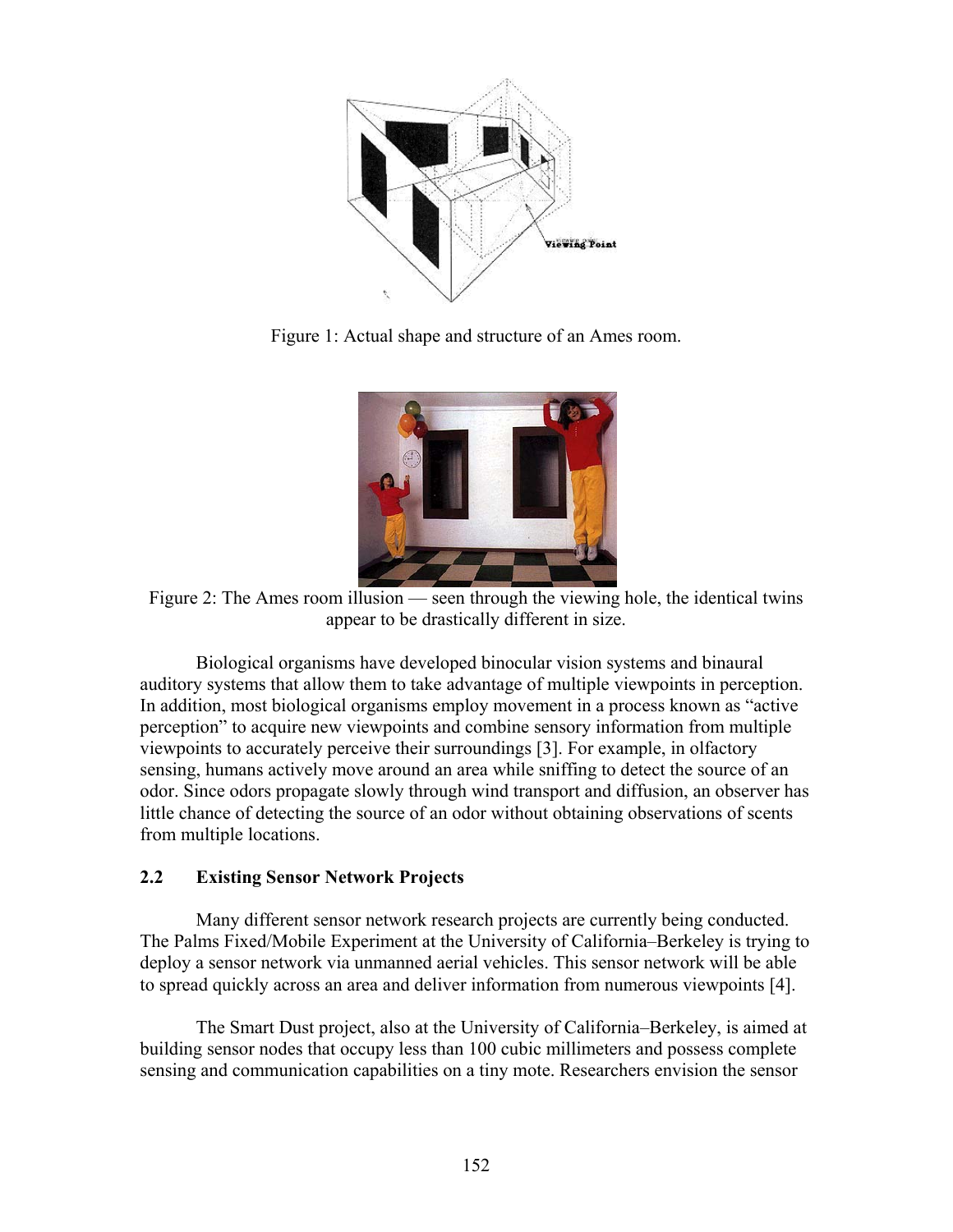nodes eventually being small and light enough to be capable of floating around in a room, communicating information to a base station for processing [5].

### **2.3 Description of Proposed Prototype**

The inspiration for the three-dimensional positioning of the system came from theatrical performances such as *Peter Pan* that incorporate "flying" actors and props that are suspended in the air by multiple cables.



Figure 3: Sketch of Proposed Prototype.

The sensor module will have a number of thin cables connecting it to the ceiling that will provide mechanical support. Small actuators will be controlled by software to adjust the lengths of connected cables by winding or unwinding them. Changing the lengths of the supporting cables will enable the three-dimensional position of the sensor node to be quickly and freely adjusted. A diagram of the proposed system is shown in figure 3.

The sensor module will consist of some combination of a charge coupled device camera to capture video information, microphones to monitor audio signals, and gas sensors to measure local chemical concentrations. An embedded microcontroller will be used to digitize the sensor readings, perform preliminary processing on the data, and relay this information to external computers for further processing.

### **3. HARDWARE DESIGN**

The goal for the summer was to develop an adaptive network that is able to move freely in three dimensions. By the end of the project, a system had been built consisting of three motors attached to a single platform that also acts as the sensor node. The three motors allow mobility in three dimensions constrained to a triangular area. Using the algorithm the system implements, it is straightforward to implement a fourth motor that will allow mobility across an entire room.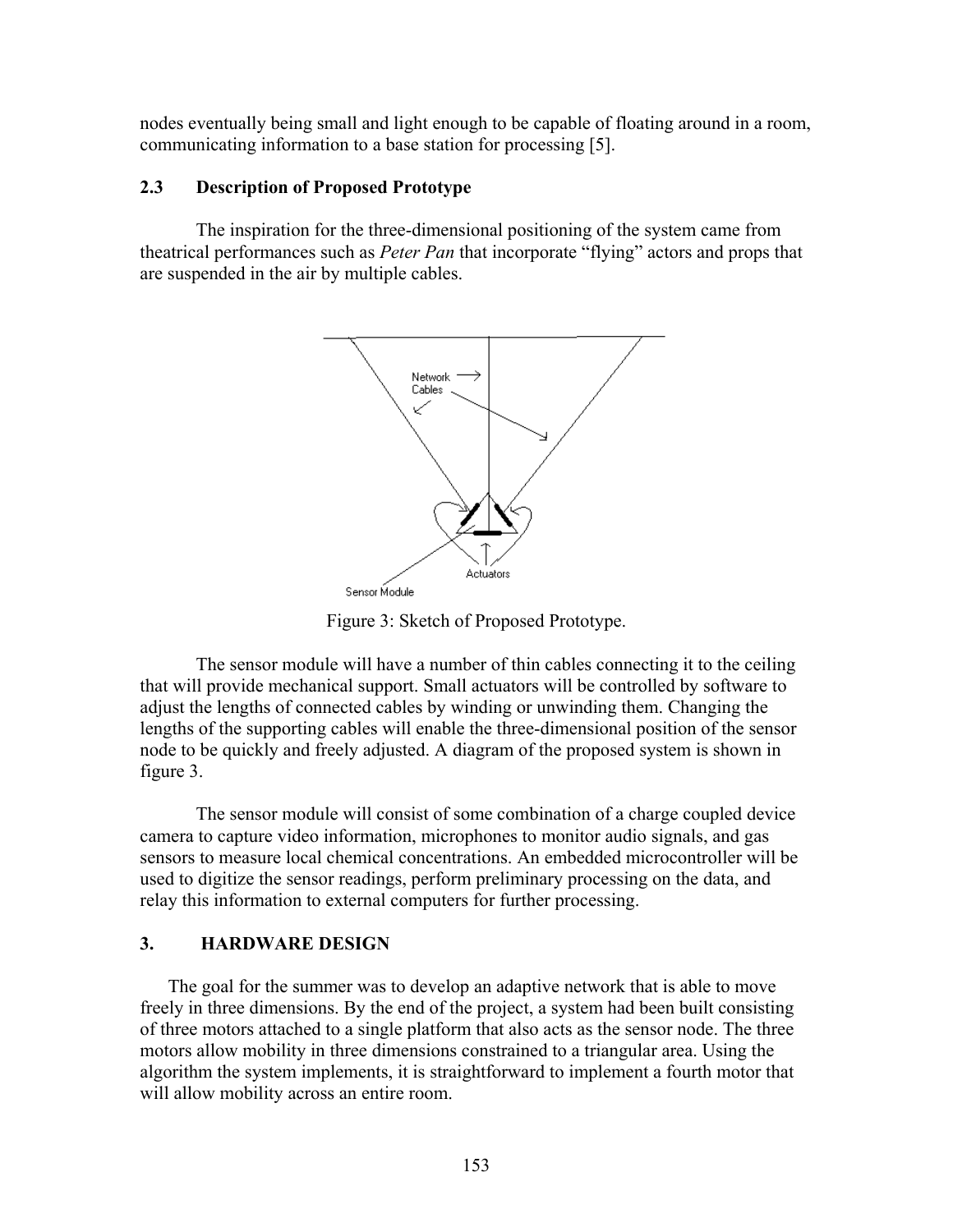## **3.1 Hardware Description**



Figure 4: Fully assembled sensor node.

The spool system for controlling the lengths of the cables consists of an HS-225MG Hitec Mini Precision Servo that is modified to act as a geared DC motor, and custom-made plastic, aluminum and steel parts that were designed and machined. Connected to the ends of each spool is a CTS-288 two-bit rotary encoder that enables the location of the node to be accurately detected. To allow for the power source to be located off the sensor system, the network cables are 28-guage wire, which will trickle charge an onboard battery that powers the motors.

A Technological Arts Adapt11C24DX board fitted with a Motorola 68HC11E0 microcontroller is used for software control of the system. The microcontroller board is plugged into a solderless breadboard to enable easy connections to external devices. The microcontroller used has 24K of external RAM and 32K of EEPROM. To interface a remote control, an infrared detector circuit was designed and connected to the microcontroller board. A lead-acid battery is used to provide power to the motors and is recharged through the 28-gauge wire, which is connected to a laboratory DC voltage source. On board is a battery pack containing 4 AA batteries that is used to power the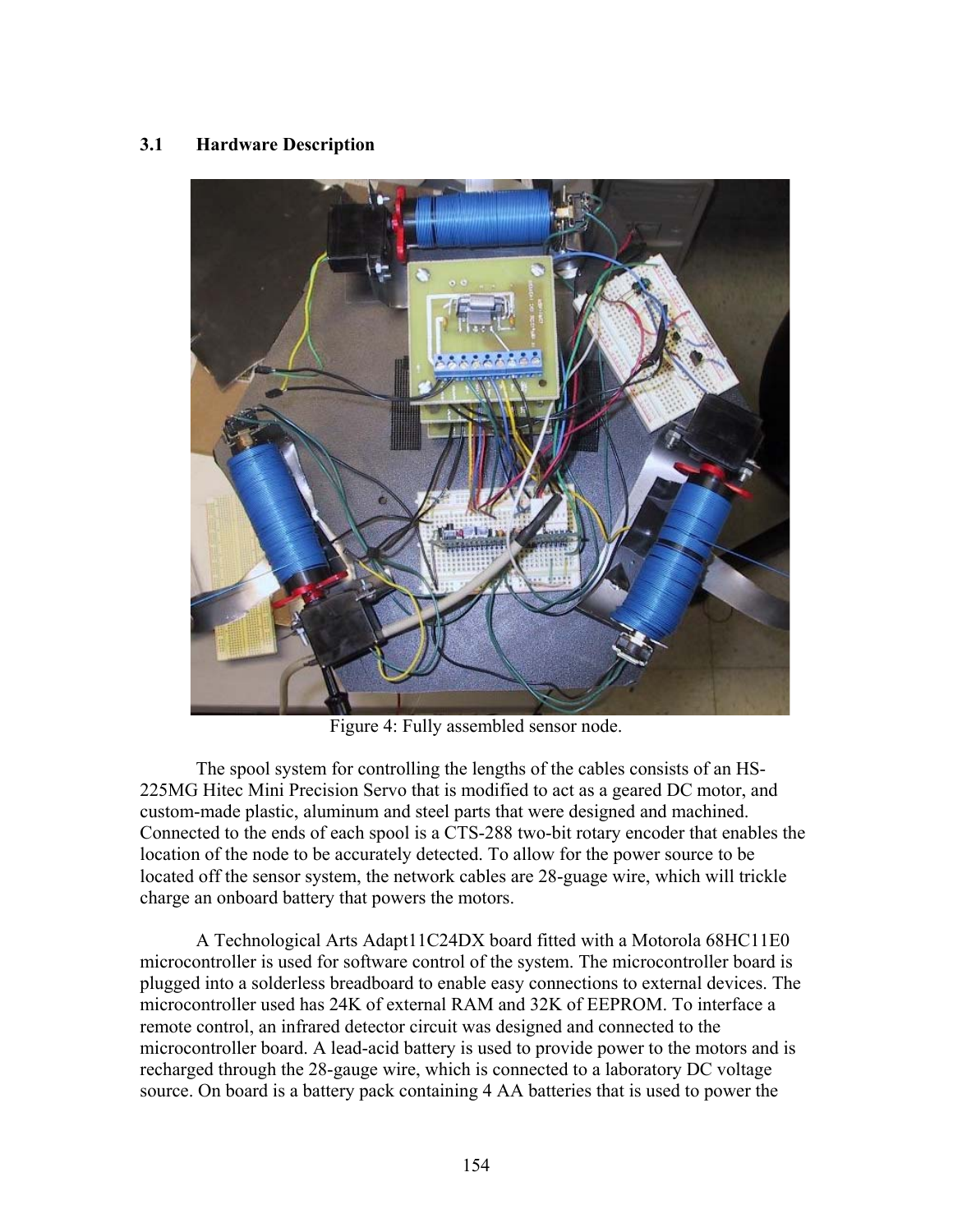microcontroller and infrared detector circuitry. The completed prototype is shown in figure 4.



## **3.2 HC11 Setup and Infrared Receiver Circuit**

Figure 5: HC11 pin connections and infrared receiver circuit.

The Motorola 68HC11 is a multi-purpose, robust microcontroller chip used in many embedded systems for control and sensing applications, such as regulating temperature in a refrigerator and controlling the rate of combustion in a car engine. The Technological Arts Adapt11C24DX board combines a 68HC11 microcontroller, a voltage regulator, a port replacement unit, and a RS-232 serial communications interface in a single design that can be easily plugged into a solderless breadboard.

The output capture pins on the board were used to control the DC motors. The pins are connected to a National Semiconductor LMD18201 H-Bridge chip, which allows for an input signal of 5 volts and an output of 12 to 55 volts, as well as ease in changing direction and braking a DC motor. The H-bridges outputted 12 volts.

An infrared detector circuit, seen in figure 5 along with the pin connections for the 68HC11, consisting of a Panasonic PNA4602M IR detector chip and a 2N3904 transistor for signal amplification, was connected to the input capture pin of the HC11 Board to allow for detection and processing of infrared signals [6].

## **3.3 Modification of the HS-225MG Hitec Mini Precision Servo**

A servo, an active device often used to control motion in remote control cars and planes, consists of a DC motor, a gear box, and on-board position feedback electronics that control the motor. It has a limited range of motion, usually being unable to spin more than 180 degrees.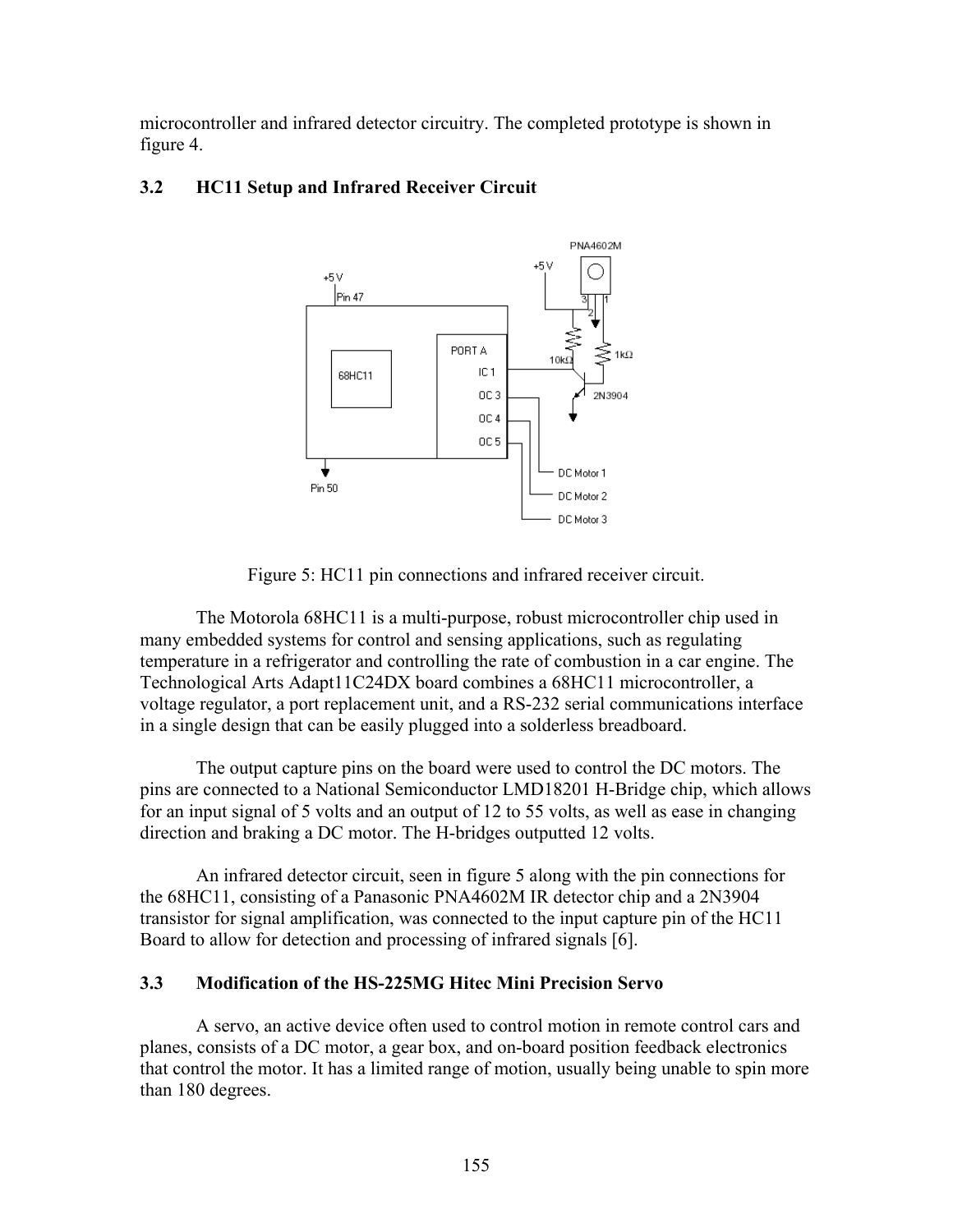Inside the servomotor are gears connected to the DC motor to slow down the output spin and also allow for increased torque. The HS-225MG has a rated torque of 66.7 oz-in at 6 volts. High torque is necessary in this application to hold the sensor nodes firmly in place. The servo is also small,  $1.25 \times 1.25 \times .75$  inches, and lightweight. This is necessary as well because to allow easier mobility the servos will need to carry their own weight plus the weight of the sensors on board.. To allow use of the compact size and high torque, the servo was modified to act like a DC motor, which will enable continuous rotation and speed control. Two holes were punched into the back of the servomotor. The onboard electronics were disconnected from the DC motor, and two wire leads were attached, thus enabling the DC motor to be controlled from outside the servo.

To control the DC motor in the servo, a pulse-width modulated (PWM) signal is required. To allow greater ease in controlling direction and voltage, an H-Bridge circuit is attached from the output compare pin of the HC11 chip to the DC motor. The H-bridge circuit allows for control of current through a DC motor. Turning on and off certain transistors controls the current to spin the motor in one direction or another. As is seen in figure 6 and 7, turning on and off certain transistors allows the motor to spin in opposite directions with only a single user controlled input. Putting the H-bridge in brake position turns off the current flowing through the motor and prevents the motor from spinning by maintaining the same voltage across the two nodes of a DC motor. As the motor tries to turn, it acts like a generator, producing its own voltage, but the H-bridge maintains the same voltage across the two nodes of the motor, turning the motor back to its original position and keeping it there [7].



Figure 6: H-bridge flow diagram forward. Figure 7: H-bridge flow diagram backward.

The PWM signal is sent into the H-bridge at 5 volts (the output signal of the HC11) and changed to the equivalent signal at 12 volts (user-decided voltage of 12 to 55 volts). The PWM signal is high for a set amount of time, and then goes low. This repeats itself every 7.3 milliseconds. By setting the amount of time high, the user can control how fast the motor spins. The amount of time set high, which is called the percent duty cycle, is a certain percentage of the total time.A PWM signal is shown in figure 8. The motor spins faster with a high percent duty cycle, as it gets a high voltage across it for a longer time.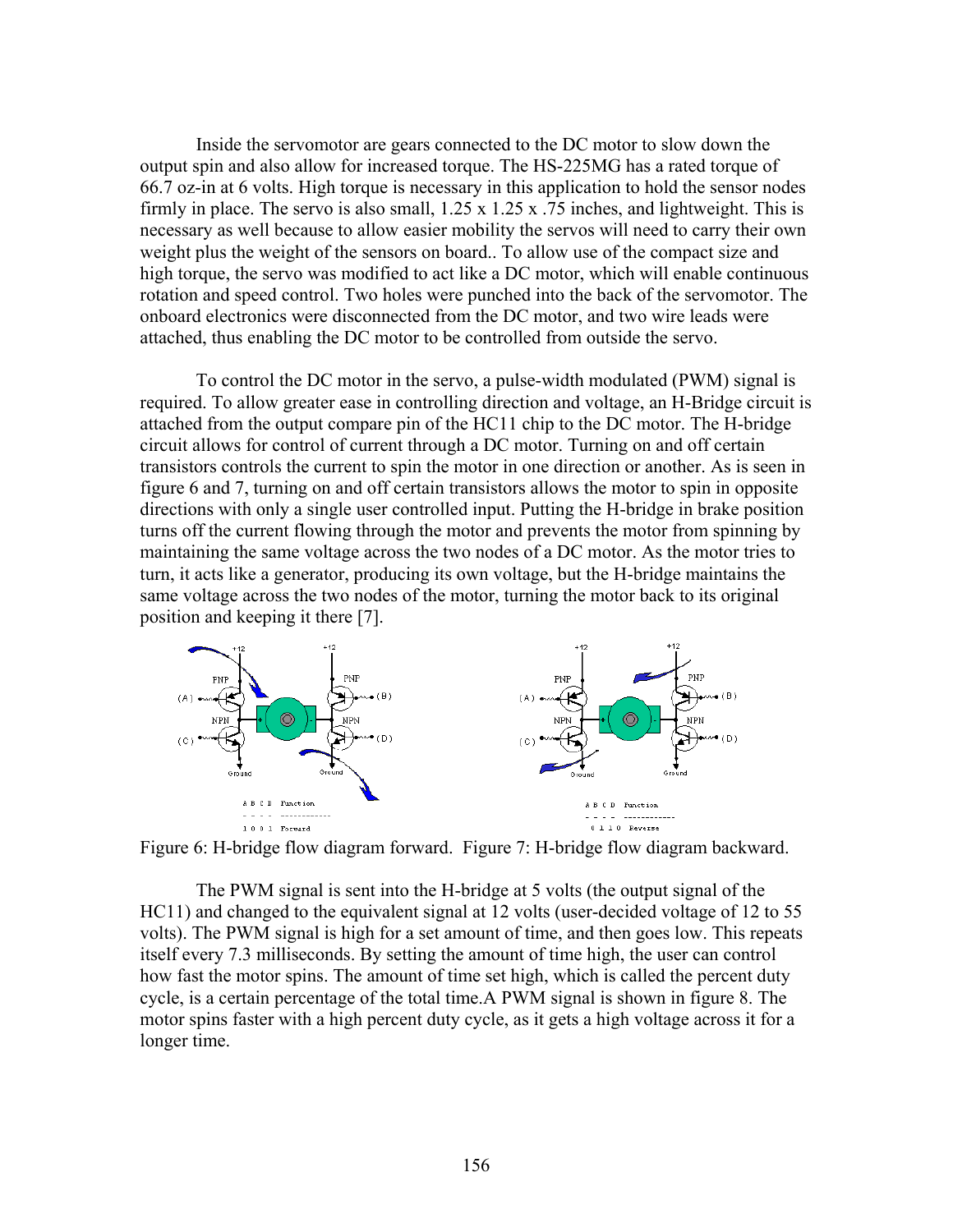

Figure 8: A Pulse-width modulated (PWM) signal.

The servo itself allows for rotation of only 180 degrees. To allow for greater rotation, the mechanical stopper must be removed using pliers. On the bottom of the output shaft, another stopper is also removed, as shown in figure 9. The rest of the circuitry is then cut from the DC motor, and two leads are soldered on, as shown in figure 10. Two holes are drilled into the back of the servo case to allow access to the leads [8].



Figure 9: Modified servomotor gears.



Figure 10: DC motor leads.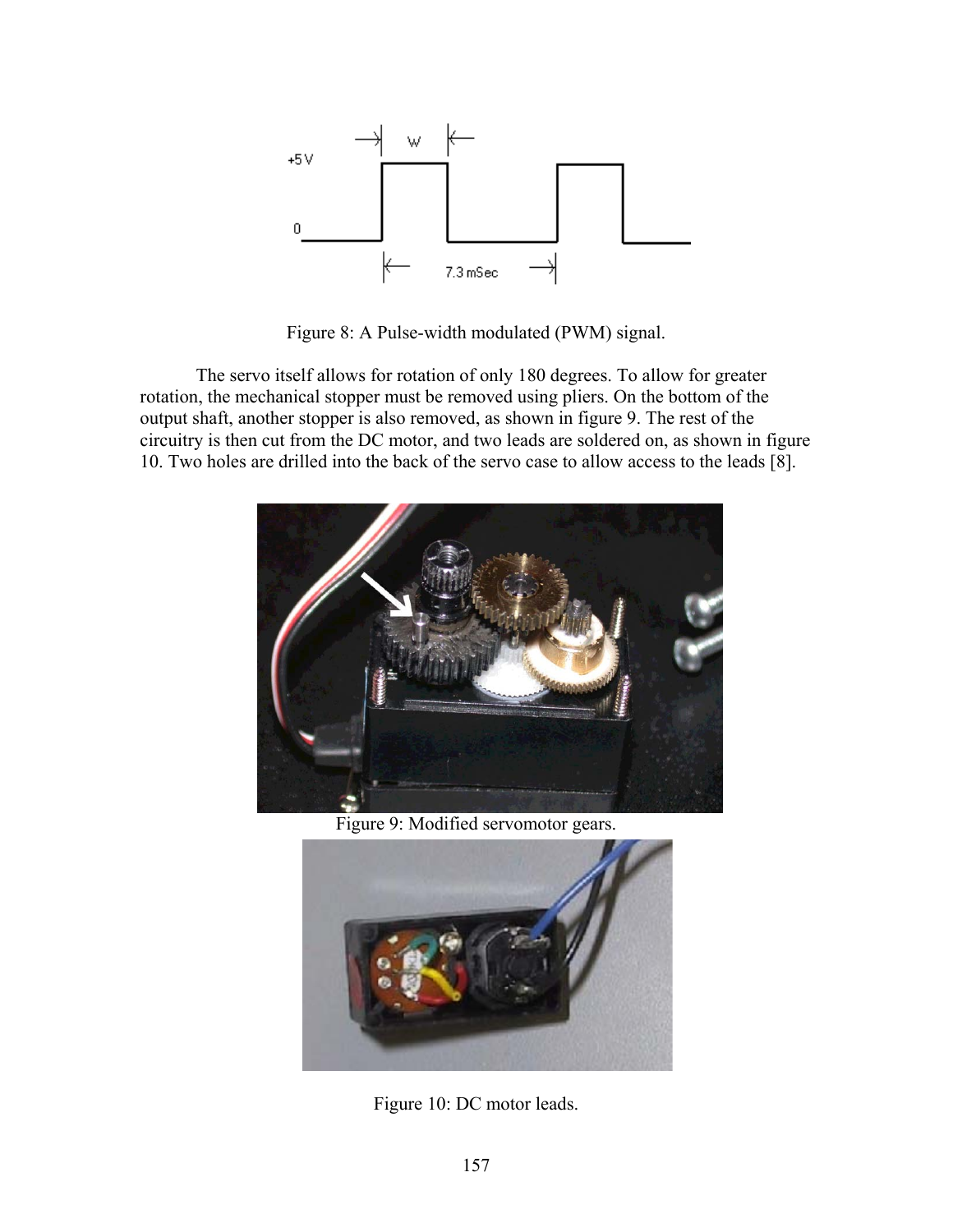### **3.4 Design of Mechanical Spool System**



Figure 11: Mechanical spool.

The actual spool is a simple piece of cylindrical plastic, three inches long and one inch in diameter, that is screwed into the servo motor shaft. On the other end, a CTS-288 encoder is held firmly in place with epoxy, so it will spin with the motor. The encoder has two channels and a common pin. A 5-volt source is connected to the common pin. The two channels have a signal that goes high and low four times per revolution of the motor. The "A" channel leads the "B" channel so direction can be discerned. Since one channel leads the other, there are a total of 16 positions per revolution [9]. The timing diagram for the two channels are shown in figure 12. The outputs of the two channels are grounded and directed into the HC11. The encoder shaft is made of solid aluminum. A screw is drilled into the end going into the spool to enable a wire to be attached. The wire is then connected to the 28-gauge wire connected to the power source that charges the battery. The other end of the encoder is held by a piece of steel that also holds the motor for support. The steel, since it is connected to the other end of the encoder, has a connection to the voltage source and has a wire running to the battery, which trickle charges it. The entire spool with motor, encoder, wire, and steel holder are shown in figure 11.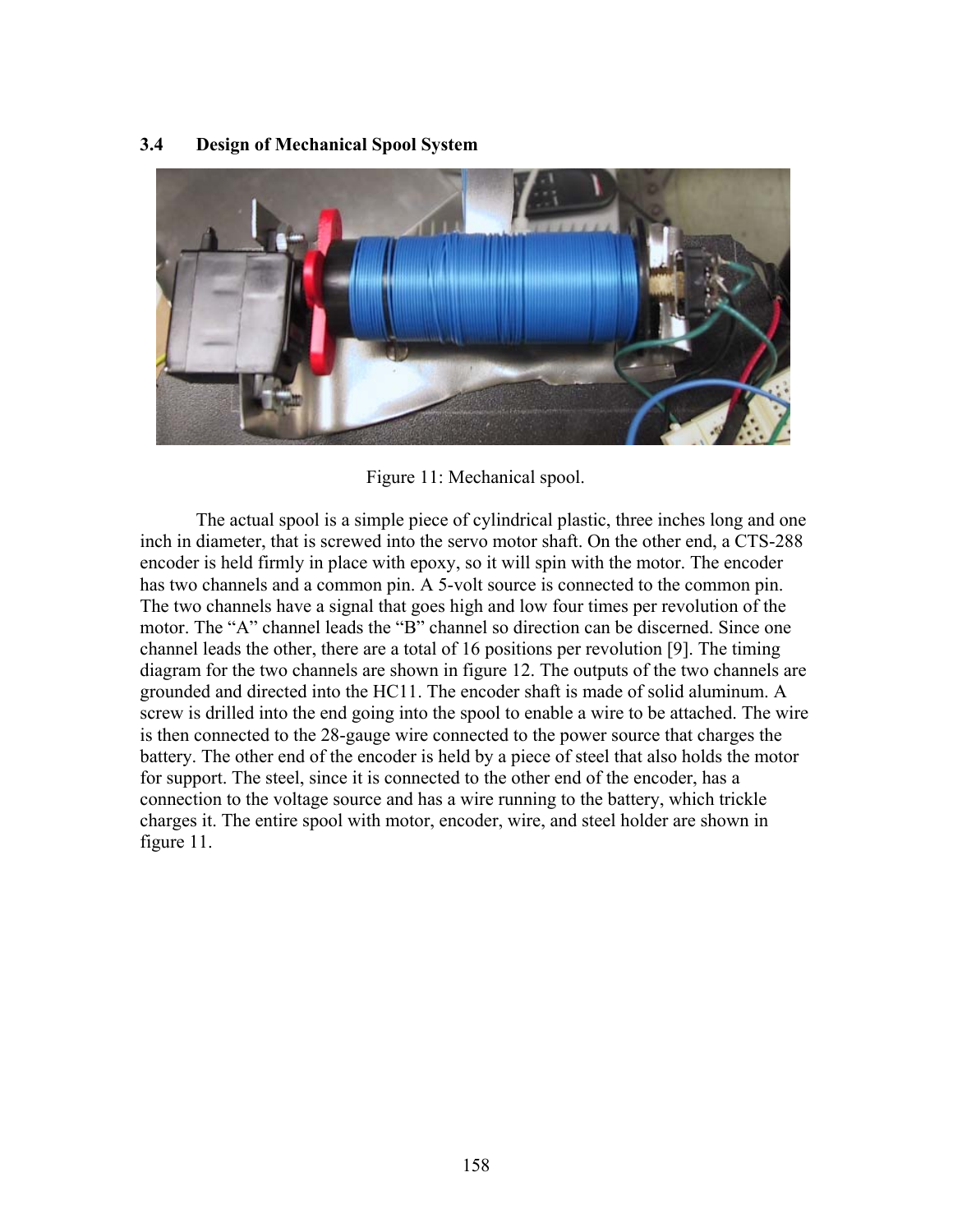

OUTPUT TABLE

Figure 12: Encoder channel diagram.

## **3.5 Design of Sensor Node**

The first prototype of the system, shown in figure 13, had three motors mounted on the ceiling and had a weight as the sensor node. This system allowed ease of testing because of the lightweight and simpler design.



Figure 13: Original prototype.

The next system (see Figure 4) took the three motors onto a single platform that acts as the sensor node. This allows the system to adapt easily, requiring attachment to three hooks, instead of needing to mount motors on the ceiling. The node itself is a hexagon-shaped sheet of plastic board, with each side measuring six inches. The motor spools and encoder are placed on three edges to form an equilateral triangle. In the center is the 68HC11 and the three H-bridges, each H-bridge controlling a single motor. On another edge is the remote control circuitry. Each spool has 28-guage wire wound around it, which is used to deliver power to trickle charge the lead-acid battery on board. The wire is then pulled and connected to hooks in the ceiling. The individual wires are called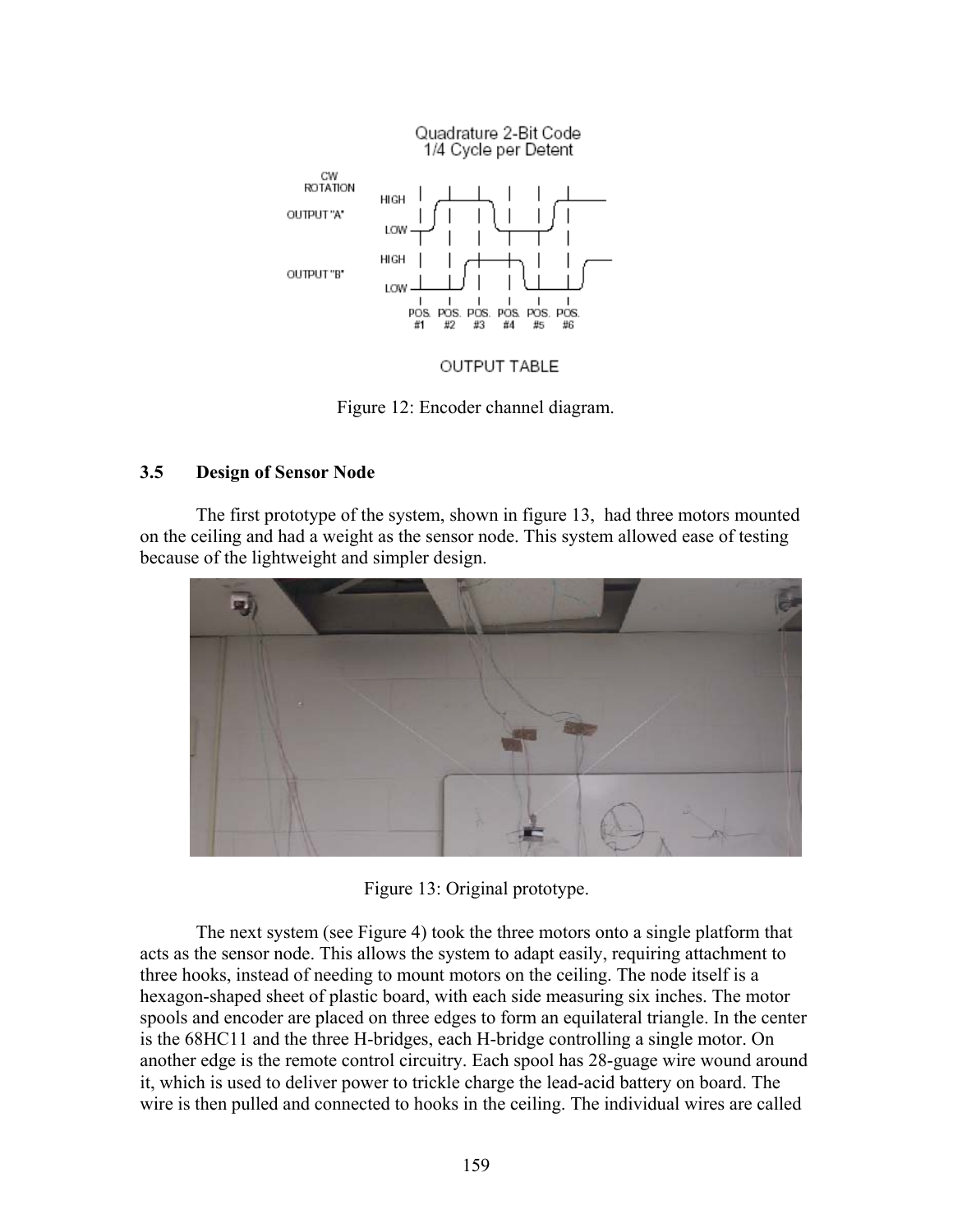Side A, Side B, and Side C, respectively, throughout the remainder of this report. The battery pack for the 68HC11 and remote control circuitry is located next to the H-bridges, and the lead-acid battery is not placed on the board, because it is too heavy, but would ideally be placed on the other side of the H-bridge.

## **4. SOFTWARE DESIGN FOR SYSTEM CONTROL**

### **4.1 Description of Software**

Control software for the system was written in C and compiled using the Imagecraft ICC11 compiler that assembles code for the 68HC11. The Imagecraft ICC11 compiler was also used to load the program onto the 68HC11. The code consists of three major sections: code to decode user input, either via serial interface or remote control interface; code to find the position of the node; and code to control the DC motors.

## **4.2 User Input Decoding**

There are two forms of user input: serial interface and remote control. The serial interface is used to communicate with the 68HC11 over a serial cable that allows the user to enter commands on the computer. The remote control communicates directly to the 68HC11 using infrared signals.

When the program first boots, the serial interface asks for the dimensions of the system. A base assumption is that the three points on the ceiling to which the wire connects forms an isosceles triangle, which is the most stable system to hold three sides. Each of the string lengths of the initial system must be entered, and the equal sides of the isosceles triangle following the non-equal side of the isosceles triangle are entered. Using this information, the system calculates the x, y, and z coordinates of the system. The x, y, and z coordinates are then outputted to the screen, and the user can then use either the remote control or the serial interface to move the system. With the serial interface, the user can then input the new x, y, and z coordinates he or she would like the system to go to. After the system has moved, the system calculates the new x, y and z coordinates. The coordinates are discussed further in section 3t.

For easy control of the system, remote control functionality was added. A Hauppauge remote control was used as an input device. Whenever a key is pressed, the remote control transmits two infrared pulse trains, each containing 12 pulses. The infrared receiver circuit connected to the input capture pin of the microcontroller triggers an interrupt service routine each time a pulse is received. The interrupt service routine records the value of the time counter (TCNT) on the microcontroller each time a high-tolow or low-to-high transition is detected. For each button pushed on the remote control, the 48 time counter values corresponding to the low-to-high and high-to-low transitions for the 24 transmitted pulses are recorded and stored in an array. The difference between every two time counter values is then calculated to get the width of each received pulse. Pulse widths larger than 3000 clock ticks are assigned a value of 1, while shorter pulse widths are assigned a value of 0. Pulse width assignments are shown in figure 14.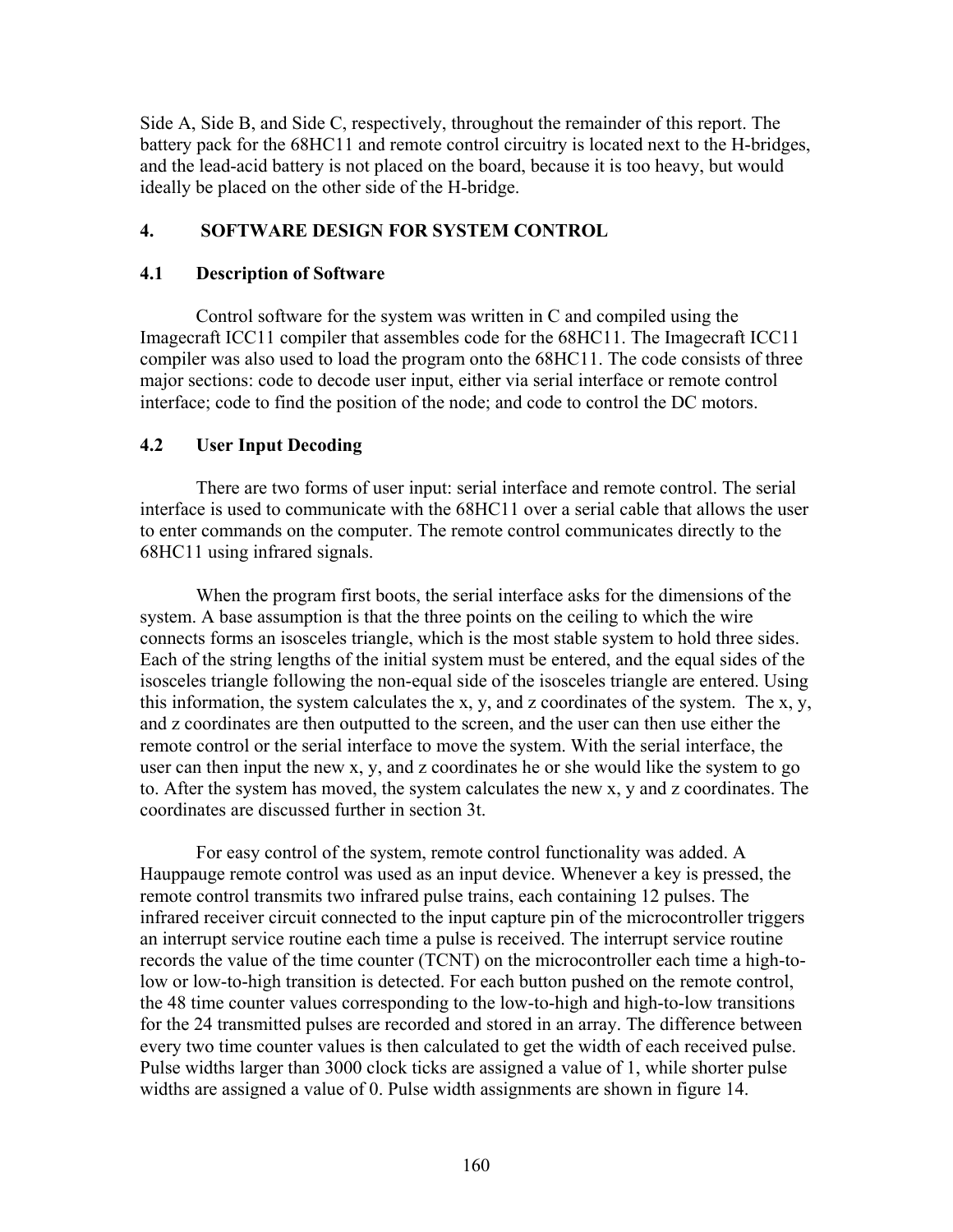

Figure 14: Decoding of pulse sequences.

Since each key of the remote control transmits a pulse sequence that has a unique binary bit pattern, the control software is capable of identifying the desired user input by matching the received bit pattern to the matching key on the remote control. Once the x, y, and z coordinates of the system are established, the user enters on the remote control the change desired in each direction. The channel plus and minus buttons tell the system to respectively add or subtract in a certain orthogonal direction. To change the position of the node, the user enters plus or minus, followed by two digits for change in x, followed by the same for y and z. An LED turns on for half a second to let the user know that the system has received a command. After z has been entered, the node is moved to the desired position, and then the new x, y, and z coordinates are calculated.

### **4.3 Finding the Position of the Node**

As noted in section 2, when the program is first started, it asks for the dimensions of the system and uses them to calculate the x, y, and z coordinates. The x, y, z plane used has the base of Side A on the ceiling as the origin, with positive x going toward Side B, positive y going toward Side C, and positive z going toward the floor. Since the dimensions of the isosceles triangle in the x, y plane are known, the x, y, and z coordinates can be delineated. Using each length of the wire as a radius of a sphere centered on each point of the isosceles triangle, the system can calculate the x, y, and z coordinates of the node by finding the intersection of the three spheres. After the system runs and moves the node to a new position, the new x, y, and z coordinates are calculated. The system uses the number of encoder ticks seen at each of the motors to find the new lengths of the wires. From these lengths, the x, y, and z coordinates are calculated.

### **4.4 Code to Control the DC Motors**

When the user inputs the new location of the node, either through the serial interface or remote control, the program determines the speeds at which each motor needs to move to reach the new point. The program does this by calculating the new length of each wire and subtracting the old length from the new length. If the number is negative, then the direction is set for the motor to wind the string inwards, and vise versa. The program also takes the difference between the two lengths and determines how many encoder ticks will be necessary for an individual motor to have spun the correct amount. The program monitors the number of encoder ticks, and when it sees the correct amount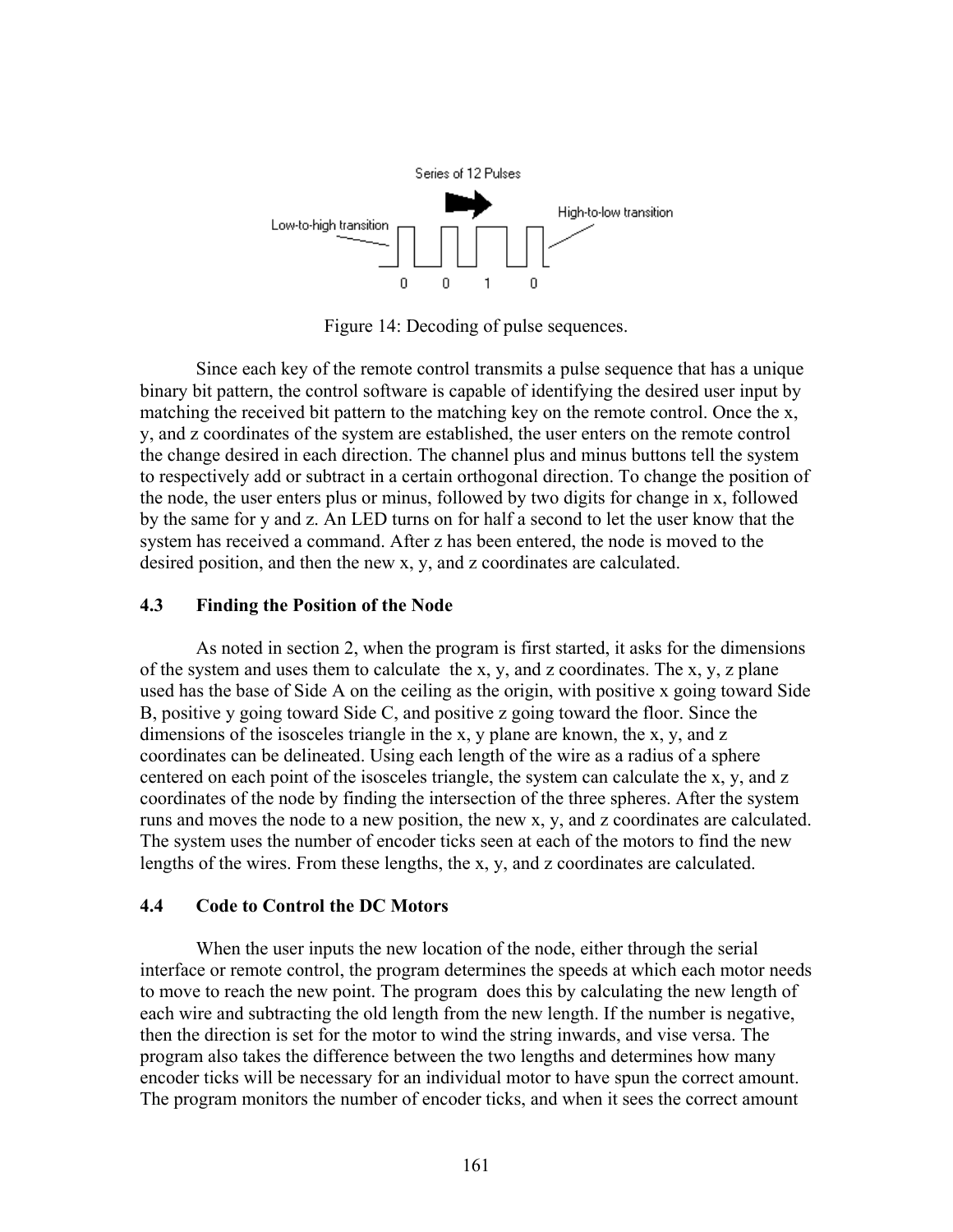and the node has reached the correct point, the brake is turned on for the motors. After the difference in the lengths of string is determined, the ratio of the other two side differences to the maximum difference is found. The ratios are used to set the motors to spin at a speed corresponding to the ratios to achieve smooth motion to the user-defined destination.

To achieve the correct speed for the motors, two arrays are created: one for unwinding and one for winding. Two arrays are necessary because there is more torque required to wind the wire than to unwind it. Each number position of the array is the number of time units between encoder ticks. Stored in that position is the correct PWM size to give the respective time unit. With the use of the ratios, the correct PWM size can be quickly assigned to each motor. Testing was done on the motors to find the correct PWM size for each time. Precisely timed PWM signals are easily generated with the output compare function of the 68HC11 microcontroller. The programmable timer on the 68HC11 is used to produce high and low voltages on the output compare pins to generate appropriate pulse sequences to control the DC motors.

## **5. DISCUSSION AND CONCLUSIONS**

The completed system contains three motors that enable the system to be positioned anywhere in three dimensions within the boundaries formed by the isosceles triangle to which the wire is connected. The system is adaptable to any room as long as the connections to which the wires hook are in the shape of an isosceles triangle. When different sensors are connected to the node then multiple viewpoints will be accessible, allowing for a more accurate perception of the environment.

Certain difficulties were encountered. One issue was weight. The motors are not designed to handle the amount of weight that the entire node is. Therefore the node has variable performance and does not achieve desired results on every trial. A related issue is the power supply. The lead-acid battery is too heavy to be placed on board the node to power the system, and the system cannot be powered directly off the 28-gauge wire because the resistance of the long, thin wire does not allow enough current to pass.

### **6. RECOMMENDATIONS**

As this project is still in its initial stages, there are many more interesting research problems to tackle in building a complete distributed 3-D mobile sensor network system. The system currently has trouble supporting its weight, therefore making reliable movement to a desired location difficult. When a large amount of tension is placed onto a motor, the motor begins to unwind. Using better motors can solve this problem. The motors used are servomotors with 66.7 oz-in torque. Using DC motors that can produce much more torque will allow the system to move more reliably.

The system currently uses three motors to move the node in three dimensions. This allows movement within a constrained triangular area. Since the movement of the motors is not reliable, a fourth motor that would have allowed a greater range of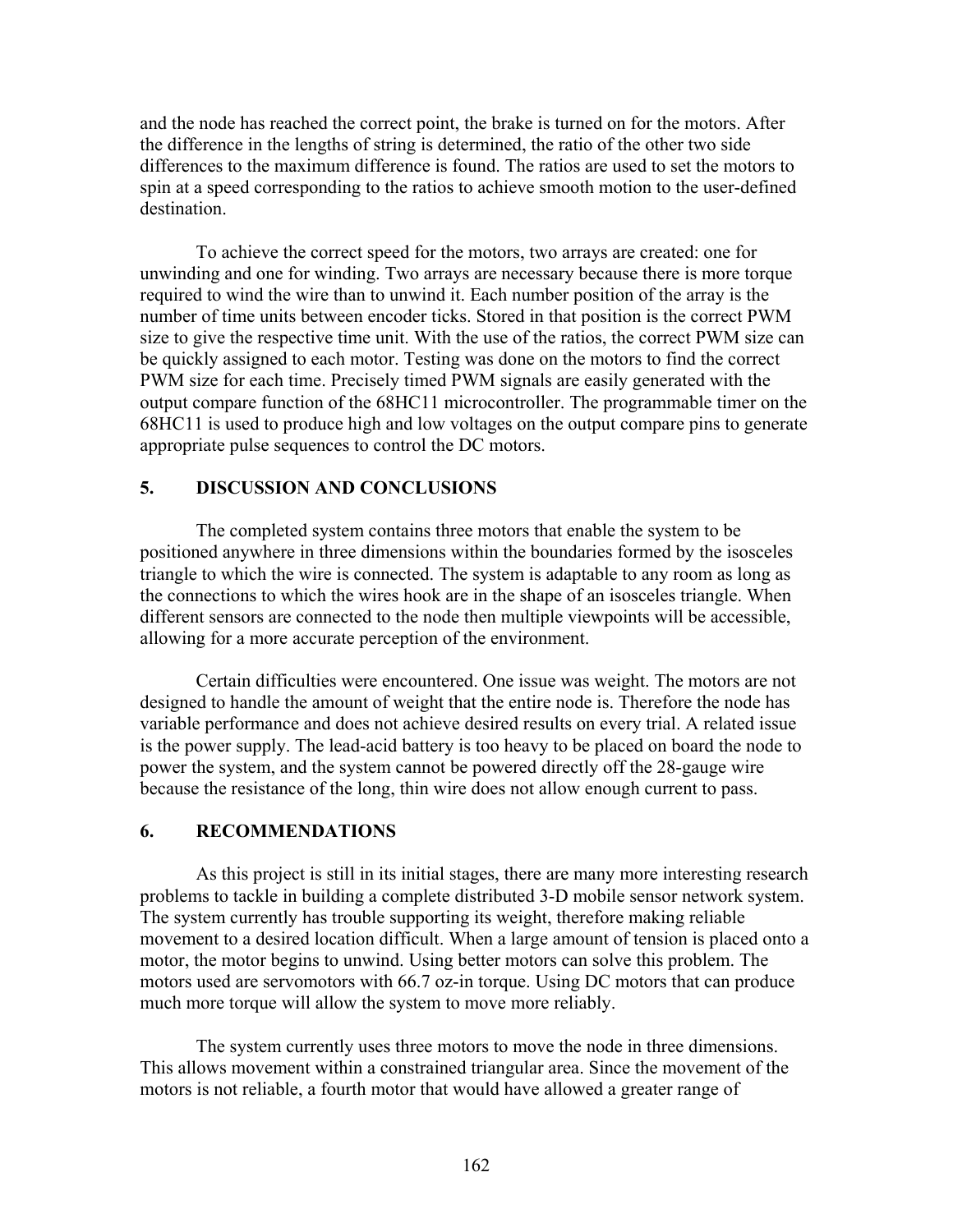movement was deemed unpractical. The use of more reliable motors, as discussed earlier, will allow a fourth motor to be interfaced reliably.

The system also does not have a great deal of feedback while in movement. The 68HC11 is not powerful enough to be able to watch for correct speeds and move the motors at the same time. A more powerful microcontroller will allow for the addition of feedback control and give more reliable movement.

Once a reliable working prototype of a single node is created, multiple nodes can be hooked together to create a network of sensors that can simultaneously provide information about a network. In a multiple node system, the position of each actuator would vary along with the position of each sensor node for any given configuration. To control such a system, it would be necessary to solve the forward and inverse kinematics problem related to the positioning of multiple nodes and actuators given different cable lengths.

If a reliable working prototype can be successfully completed, it will open up the possibility of many other interesting research fields related to distributed processing of sensor data, algorithms for subject tracking, and command recognition based on multimodal sensory input. As a student at the University of Pennsylvania, I hope to continue work on this project in the coming school year.

## **7. ACKNOWLEDGMENTS**

I would like to thank the NSF for their support of the REU program and SUNFEST. Special thanks to Dr. Daniel Lee, who has been a great mentor, advisor, and source of encouragement throughout this project. In addition, I'd like to thank Sid Deliwala for his invaluable assistance in the Electrical Engineering lab, Lois Clearfield for taking care of the many administrative details, and James Tripp of the Math Department for his help in solving various geometrical problems. Last but not least, I would like to thank Dr. Jan Van der Spiegel for making SUNFEST possible and my fellow SUNFEST researchers for making the program an enjoyable one.

## **8. REFERENCES**

- 1. B. D. Van Veen and K. M. Buckley, Beamforming: a versatile approach to spatial filtering. *ASSP Magazine, IEEE,* 5(2):4-24, 1988.
- 2. S. Del Prete, Ames room, Available at http://psylux.psych.tudresden.de/i1/kaw/diverses%20Material/www.illusionworks.com/html/ames\_room.ht ml, 6/10/03.
- 3. R. Bajcsy,. Active perception. *Proc. IEEE,* 76(8):996-1005, 1988.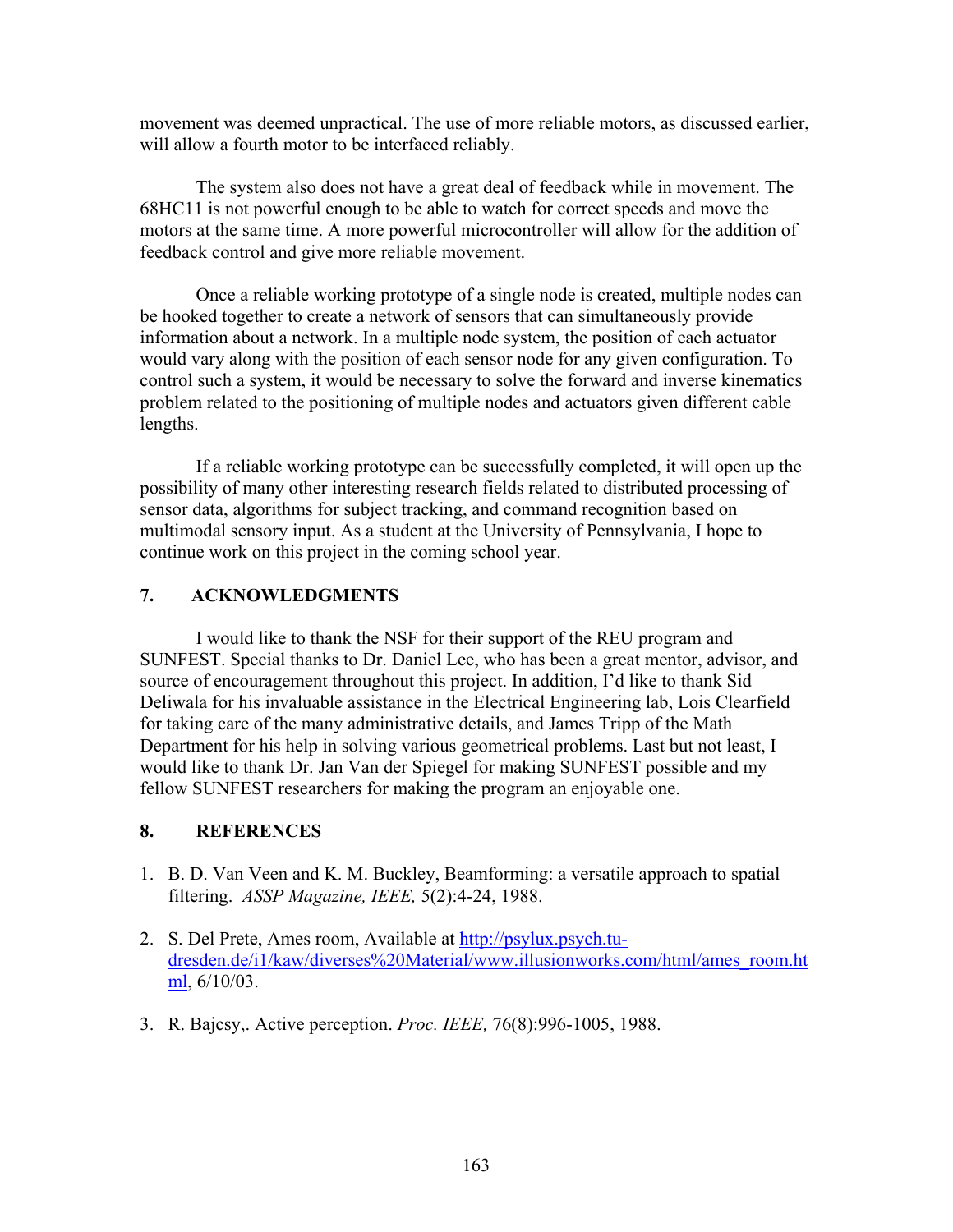- 4. 29 Palms Fixed/Mobile Experiment Tracking vehicles with UAV-delivered sensor network. University of California at Berkeley and MLB Co, http://www.eecs.berkeley.edu/~pister/29Palms0103, 6/10/03.
- 5. Smart Dust project website. University of California at Berkeley, http://robotics.eecs.berkeley.edu/~pister/SmartDust, 6/10/03.
- 6. D.D. Lee, IR asynchronous communicator, https://courseweb.library.upenn.edu/courses/1/EE400- 2003A/content/\_287694\_1/lab05.pdf, 6/26/03.
- 7. J. Brown, DPRG: Brief H-Bridge Theory of Operation, http://www.dprg.org/tutorials/1998-04a/, 7/10/03.
- 8. Hacking Servos, http://www.geocities.com/kokop76/tips/tips.html, 7/3/03.
- 9. CTS 288 Series 16mm Rotary Encoder, http://rocky.digikey.com/WebLib/CTS/Web%20Data/288%20Series.pdf, 7/2/03.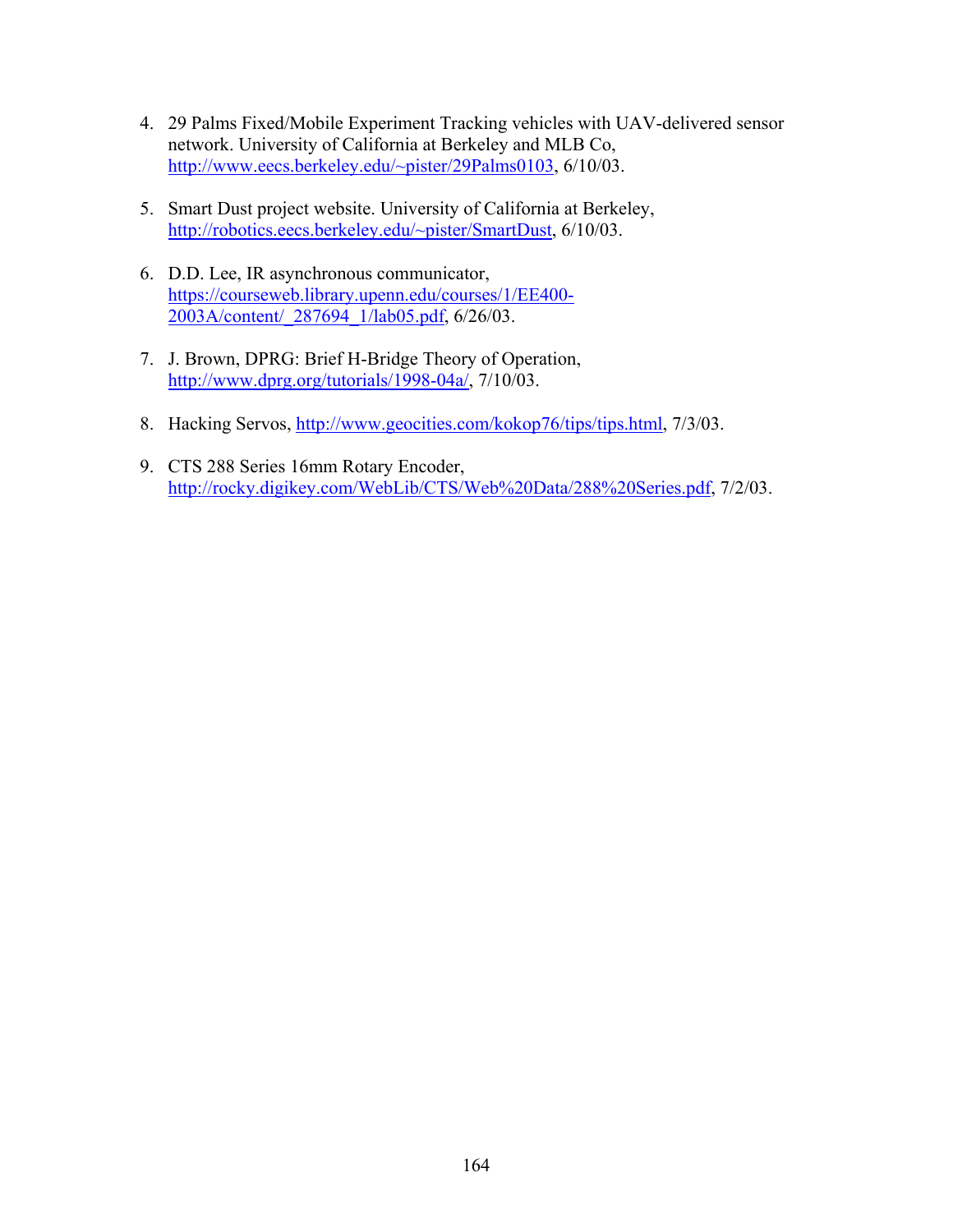#### **APPENDIX A**

/\*

SUNFEST project 3-D Sensor Network Greg Kuperman August 1, 2003 \*/

#include <hc11.h>

#pragma interrupt\_handler OC3ISR #pragma interrupt\_handler OC4ISR #pragma interrupt\_handler OC5ISR #pragma interrupt\_handler SCIISR #pragma interrupt\_handler RTIISR #pragma interrupt\_handler IC1ISR

#define NUMBER 15000L /\*Total Length of ticks on HC11 counter of duty cycle length for motor output\*/

void OC3ISR(); void OC4ISR(); void OC5ISR(); void SCIISR(); void IC1ISR(); void RTIISR(); void TOIISR();

/\*uparray and downarray are what duty cycle will give that position of the array time between encoder ticks. anything below 5 are unaccesable positions. so to get 25 units of time between encoder clicks for bringing object up, choose duty cycle at uparray[25], values for this array are assigned from testing (write program to assign duty cycle to a motor and direction, and have RTI count and every encoder tick, output number of RTI's for that specific duty cycle\*/ int uparray[105] = {04,04,04,04,04,04,04,04,04,04,04,04,04,04,04,04,

 95,95,95,90,85,80,78,77,75,70,68,67,65,63,62,60,59,57,56, 55,55,54,54,53,53,52,52,51,50,48,47,45,45,44,44,43,43,42,42, 41,40,40,40,40,40,39,39,39,39,39,39,38,38,38,38,38,38,38,37,37, 37,37,37,37,37,37,36,36,36,36,36,36,36,36,36,35,35,35,35,35,35, 35,35,35,34,34,34,34,34};

int downarray[105]={04,04,04,04,04,04,04,04,04,04,04,04,04,95,90,85,80, 70,65,63,60,58,55,52,50,45,44,42,41,40,39,38,37,36,35, 34,33,32,31,31,30,29,28,28,27,27,26,26,25,25,24,24,23,23, 22,22,22,21,21,21,20,20,20,19,19,19,18,18,18,18, 17,17,17,17,16,16,16,16,16,15,15,15,15,15,15,15,15,15,14, 14,14,14,14,14,14,14,14,14,14,14,14,14,14,14,14};

int distance;

int newx,newy,newz; int x,y,z; long deltaa,deltab,deltac;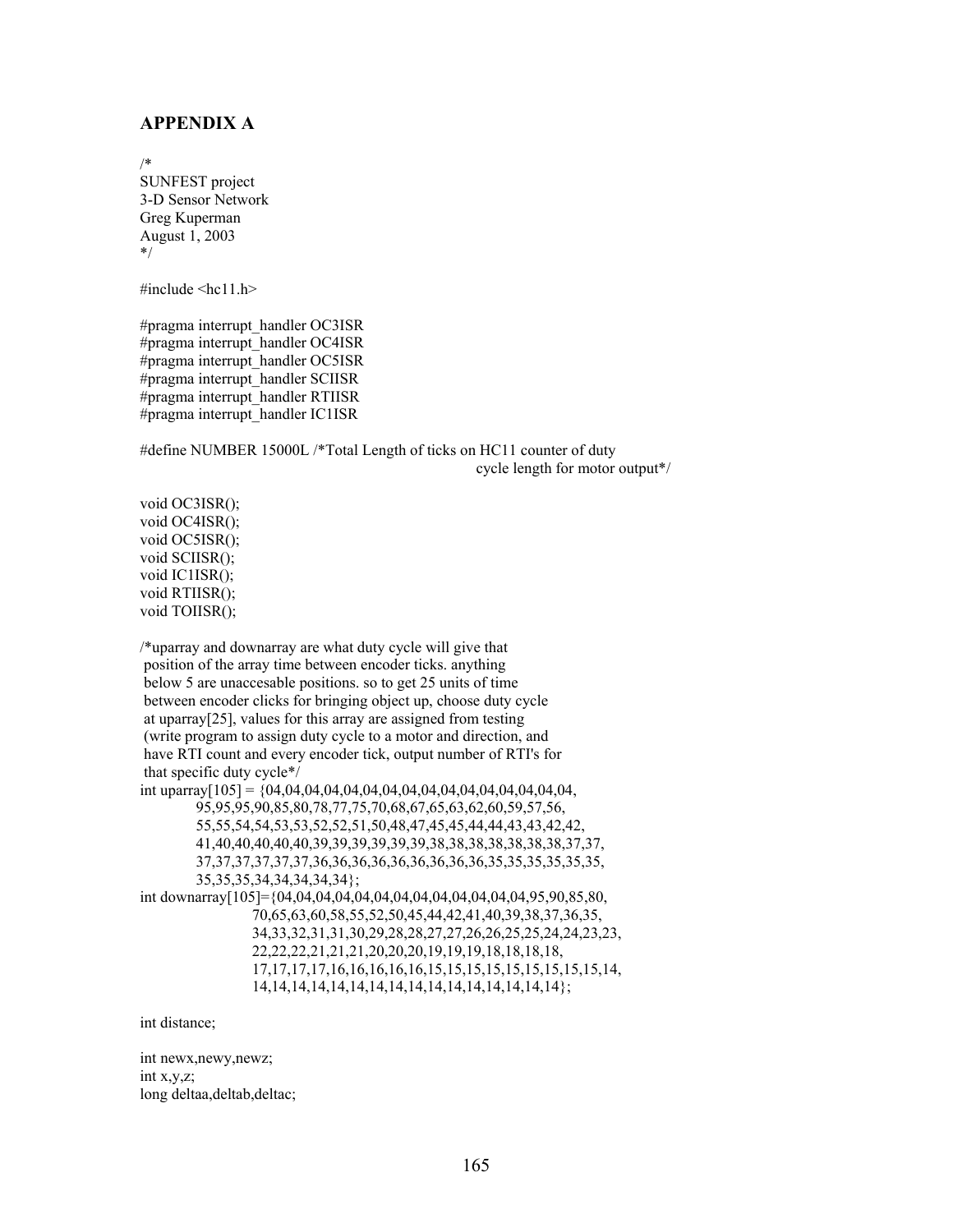int sidea,sideb,sidec,sided,sidee; int x3,y3,range; int a,b,c,d,da,db,dc,dx;

int acount,bcount,ccount,pulsetrack1,pulsetrack2,pulsetrack3;

int remotex,remotey,remotez,remotecount,xdir,ydir,zdir; int sciflag;

int flagc,flagd,flage,ecount1,ecount2,ecount3; int testarray1[10], testarray2[10], testarray3[10]; int pulsecount1,pulsecount2,pulsecount3;

int flagcA,flagcB,flagdA,flagdB,flageA,flageB,flagc1,flagd1,flage1; int currentstateC,currentstateD,currentstateE,laststateC,laststateD,laststateE;

int i,j,k; int ledflag,ledcount;

int ii; unsigned int period[48]; int diff[47]; int count;

int changeflag,countflag;

int direction1=1, direction2=1,direction3=1;

unsigned int t3;

unsigned int t\_ high3; /\*pulse width for  $OC3*/$ unsigned int t\_low3;

unsigned int t4;

unsigned int t\_ high4; /\*pulse width for  $OC5*/$ unsigned int t\_low4;

unsigned int t5;

unsigned int t\_high5; /\*pulse width for OC5\*/ unsigned int t\_low5;

void main(){

\*(unsigned char \*) $0xD9 = 0x7E$ ;  $*(\text{void } (**)())0 \times DA = OC3ISR;$ \*(unsigned char \*) $0xD3 = 0x7E$ ;  $*(\text{void } (**)())0 \times D4 = OCSISR;$ \*(unsigned char \*) $0xD6 = 0x7E$ ;  $*(\text{void } (**)())0xD7 = OC4ISR;$ \*(unsigned char \*) $0xC4 = 0x7E$ ; \*(void  $(**)()$ ) $0xC5 = SCIISR;$ \*(unsigned char \*) $0xEB = 0x7E$ ;  $*(\text{void } (**)())0 \times EC = RTIISR;$ \*(unsigned char \*) $0xE8 = 0x7E$ ;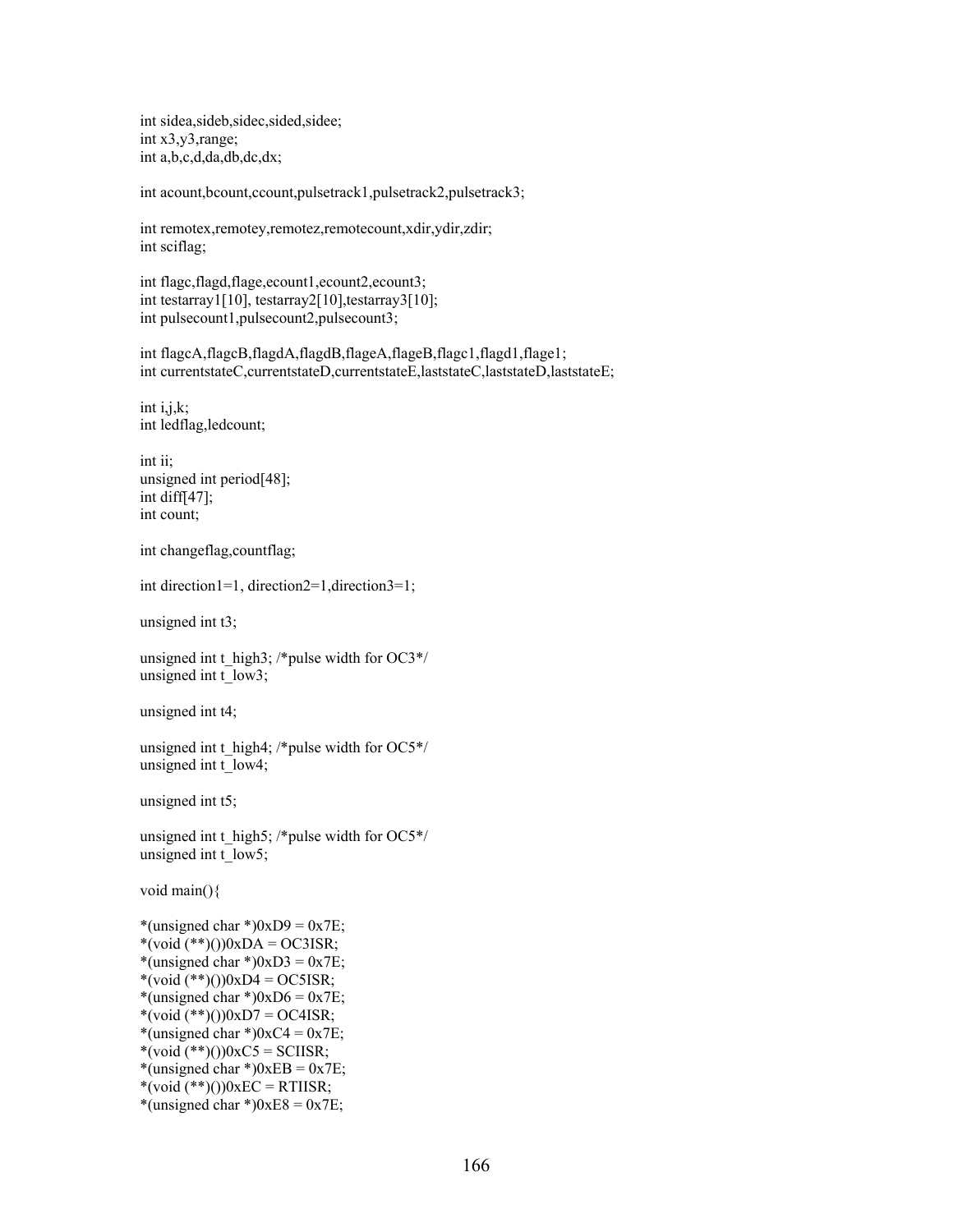/\*Set initial duty cycle\*/  $t3 = 5$ ;  $t4 = 5;$  $t5 = 5$ ; t\_high3 = NUMBER\*t3 / 100;  $t_l = NUMBER - t_l = high3;$ t\_high4 = NUMBER\*t4 / 100; t\_low4 = NUMBER - t\_high4; t\_high5 = NUMBER\*t5 / 100; t\_low5 = NUMBER - t\_high5; /\*SCI settings\*/  $BAUD = 0x30$ ; /\*9600 BAUD\*/  $SCCR1 = 0x00;$  $SCCR2 = 0x0C$ ; /\* Enable SCI transmitter and reciever \*/  $SCCR2 = 0x20$ ; //Reciever interrupt enable /\* OC5 settings \*/ PACTL &= 0xFB; //Set OC5 in PACTL  $TOC5 = 0x7FFF;$  $TCTL1$  = 0x03; //set output pin high for OC5 TMSK1  $= 0x08$ ; //Enable OC5 interrupt locally TFLG1  $&= 0x08$ ; //Clear OC5 Flag /\* IR input settings \*/ TCTL2  $= 0x30$ ; //capture high-to-low and low-to-high transition TMSK1  $= 0x04$ ; /\* OC3 settings \*/  $TOC3 = 0x7FFF;$ TCTL1  $= 0x30$ ; //set output pin high for OC3 TMSK1  $= 0x20$ ; //Enable OC3 interrupt locally TFLG1 &=  $0x20$ ; //Clear OC3 Flag /\* OC4 settings \*/  $TOC4 = 0x7FFF;$  $TCTL1$  = 0x0C; //set output pin high for OC4 TMSK1  $= 0x10$ ; //Enable OC3 interrupt locally TFLG1  $&= 0x10$ ; //Clear OC3 Flag /\*Real time interrupt settings\*/ //Timerover flow settings TMSK2  $= 0x40$ ;  $TFLG2 \models 0x40;$  $PACTL \models 0x01;$ 

 $*(\text{void } (**)())0xE9 = IC1ISR;$ 

DDRC=0; //all PORTC is input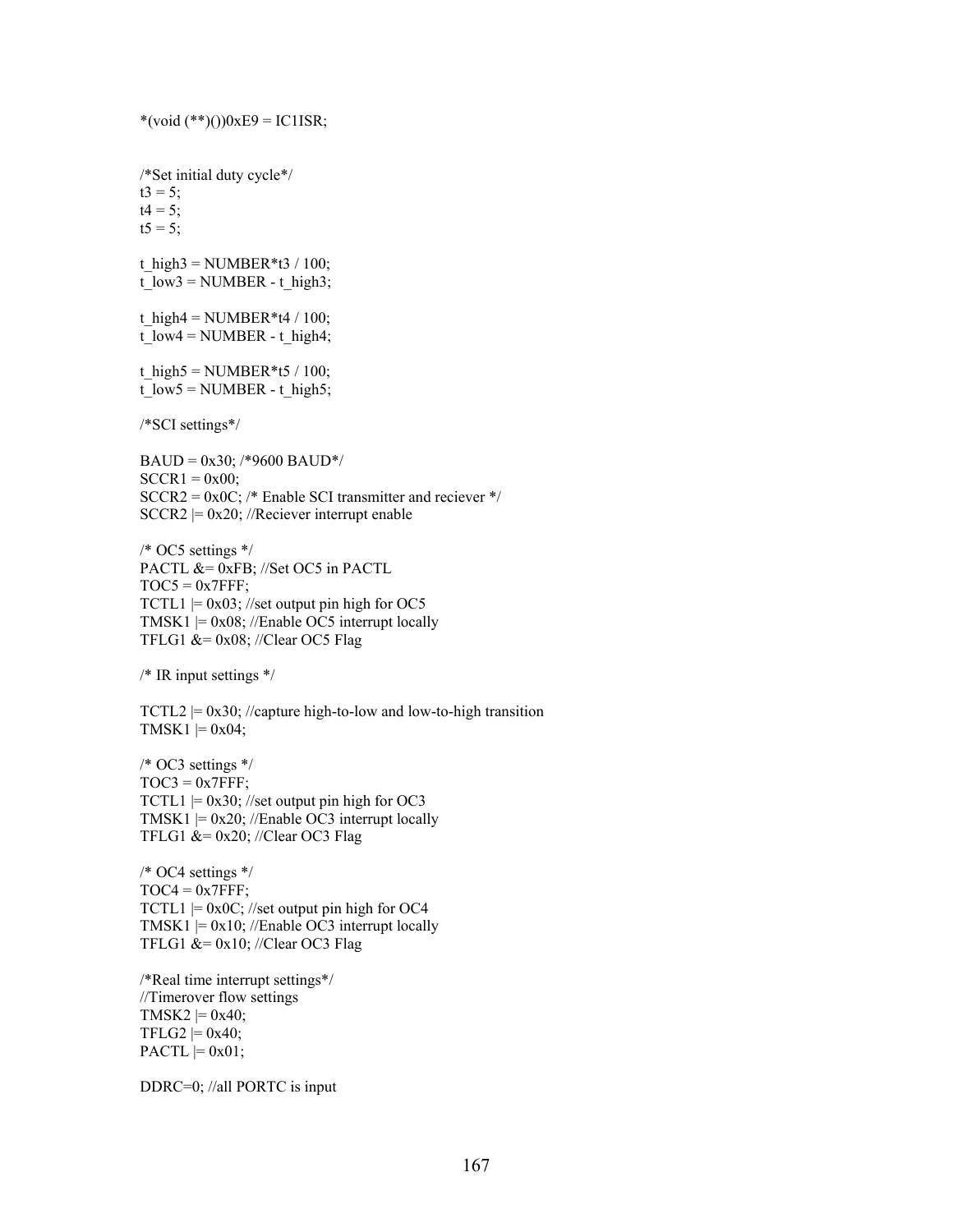```
PORTB = 0x2A; //turn brake on
/*clear testarrays*/ 
for(i=0,j=0;i<10;i++,j++){
         testarray1[i]=0;testarray2[j]=0;testarray3[j]=0; } 
i=0;j=0;
k=0;
asm("cli"); 
while(1)\{ } 
} 
/*absolute value function*/ 
int absolute(int value){ 
         if(value<0) value*=-1;
          return value; 
          } 
/*Square root without use of floating point*/ 
unsigned int sqrtnewton (unsigned int num) { 
         unsigned temp, div = num;
         unsigned rslt = num;
         if (num \leq 0)
                   return 0; 
         while(1)\{temp = num / div + div;div = temp \gg 1;
                            div == temp & 1;if (rslt > div)
                    rslt = div;
                   else return rslt; 
          } 
}
```
/\*Calculate x y z coordinates of object using intersection of three spheres\*/ void xyz(){

> $x = (sideb * side + side * side + side * side) / (-2 * side);$  $y = (sidec * sidec + 2*x3*x - x3*x3 - y3*y3 - sidea * sidea) / (-2*y3);$  $z =$  sqrtnewton(sidea\*sidea -  $x * x - y * y$ ); range=(y3-y)\*x3 / y3;/\*width of accessable x for triangular area\*/ printf("\nx=%d y=%d z=%d",x,y,z); }

/\*maximum value function\*/ long max(long first, long second){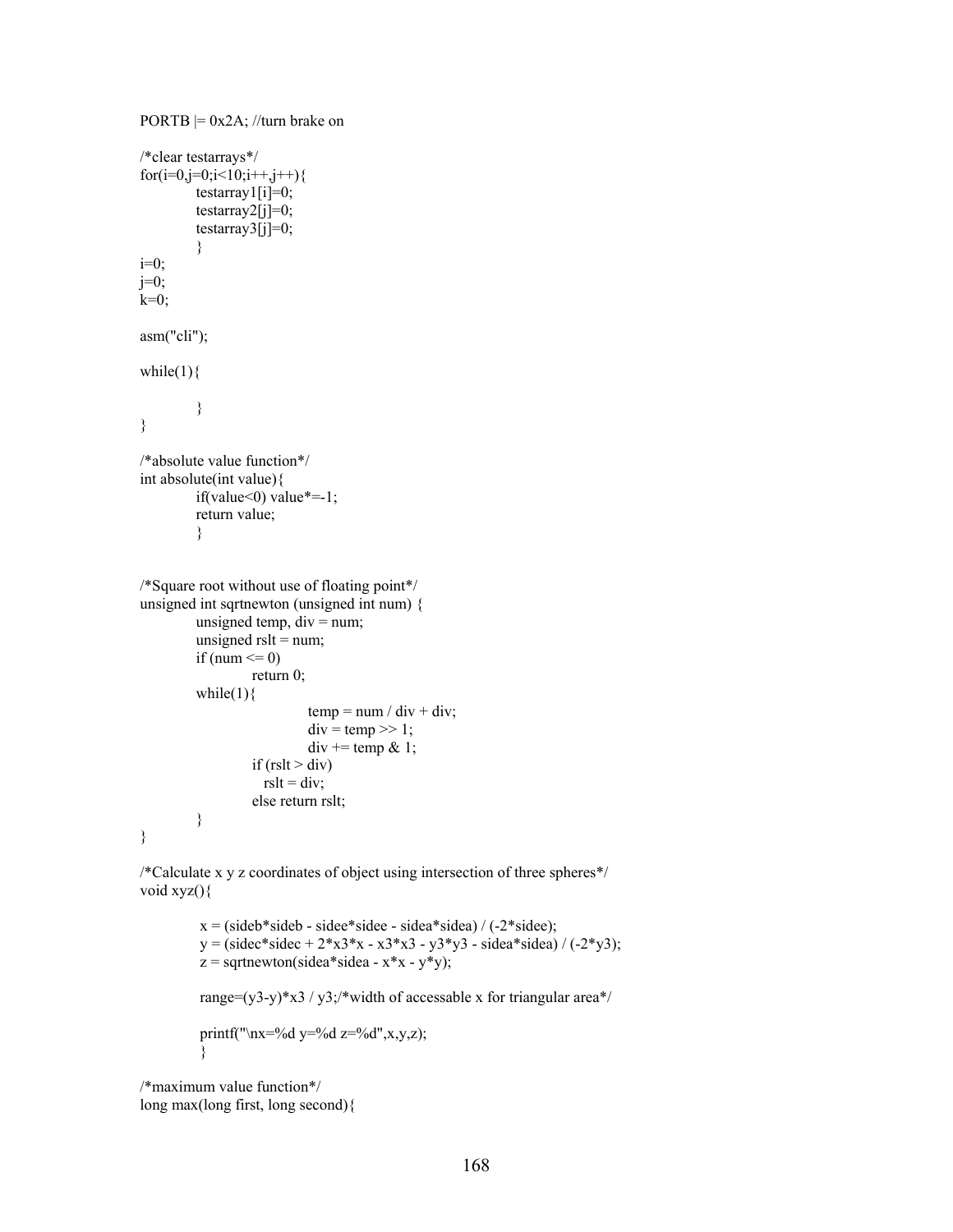```
 if (first > second) return first; 
 else return second; 
 }
```
/\*change lengths of strings to new lengths based off of encoder readings\*/ void change(){

```
 int TICKS=1460; /*ticks * 100 per revolution on encoder, 
                          adjusted by -8% for accuracy*/ 
         int DIAMETER=1; /*Diameter of spool in inches*/ 
        deltaa = (100 * (long)pulsecount1*22)/TICKS/7; //change in sidea
         pulsecount1=0; 
        delta = (100 * (long) pulsecount2*22)/TICKS/7; // change in sideb pulsecount2=0; 
        delta = (100 * (long) \text{pulse} \times 22) / TICKS/7; //change in sidec
         pulsecount3=0; 
         /*change side lengths*/ 
        sidea += (int)delta:
        sideb \nightharpoonup = (int) delta;sidec \neq (int) delta;
       putchar(\ln);
       if (deltaa<0) printf(" SideA IN "); 
 } 
        else if (deltaa>0){ 
                printf(" SideA OUT ");
 } 
       if (deltab<0){
                printf(" SideB IN ");
 } 
        else if (deltab>0){ 
                 printf(" SideB OUT "); 
 } 
       if (deltac<0){
                printf(" SideC IN ");
 } 
        else if (deltac>0){ 
                 printf(" SideC OUT "); 
 } 
        printf("\nCHANGE: deltaa=%d deltab=%d deltac=%d NEW: sidea=%d sideb=%d sidec=%d", 
                         (int)deltaa,(int)deltab,(int)deltac,sidea,sideb,sidec); 
         }
```
/\* calculate and output duty cycle to motors to achieve desired motion\*/ void dist(){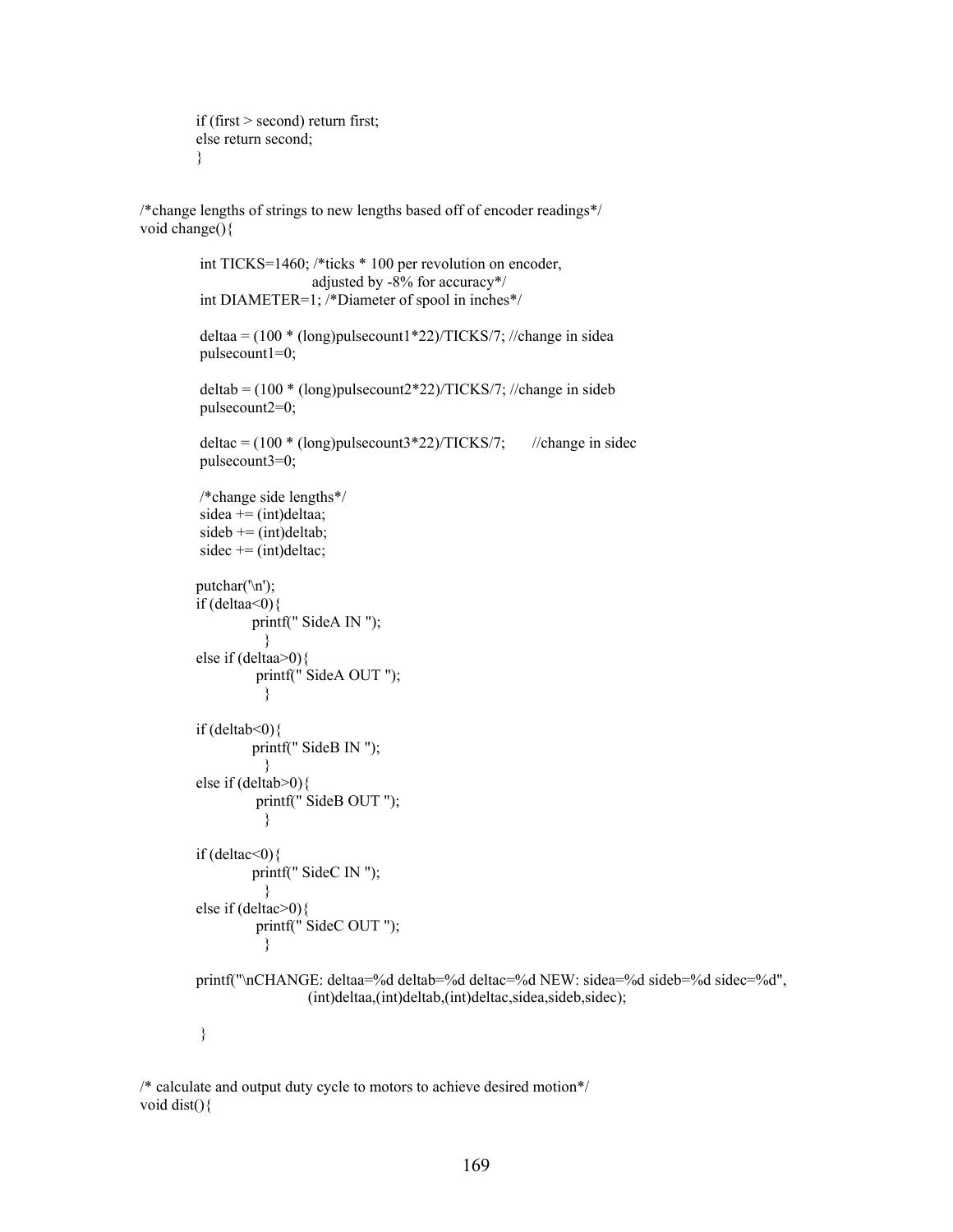```
 int ratio1,ratio2,ratio3; 
 int temp,temp1,temp2;
```
printf("\nnewx=%d newy=%d newz=%d",newx,newy,newz); //desired x y z

```
 /*find change in length for each the sides*/ 
 /*start*/ 
temp = newx*newx + newy*newy + newz*newz;temp1 = (sided-newx)*(sided-newx) + newy*newy + newz*newz;temp2 = (newx - sided/2)*(newx - sided/2) + (newy - (int)* (866L*(long)sided / 1000))*(newy - (int)((long)866L*sided / 1000)) 
          + newz*newz; 
a = sqrtnewton(temp);
b =sqrtnewton(temp1);
c = sqrtnewton(temp2);
da = (sidea-a);db = (sideb-b);dc = (sidec-c); /*finish*/ 
 /*find number of encoder ticks for each motor for change in length*/ 
pulsetrack1 = (\text{long})\text{da} * 1460 * 7 / 22 / 100;if (pulsetrack1<0) pulsetrack1 *=1;
pulsetrack2 = (\text{long})db * 1460 * 7 / 22 / 100;
if (pulsetrack2<0) pulsetrack2 *=1;
 pulsetrack3 = (long)dc * 1460 * 7 / 22 / 100; 
if (pulsetrack3<0) pulsetrack3 *=1;
 /*set direction of string movement for each motor*/ 
if (da<0) {direction1 = 2; PORTB &= 0xFB; putchar('A'); }
else if(da>0) {direction1 = 1;PORTB = 0x04; putchar('a'); }
```

```
if (db<0) {direction2 = 2; PORTB &= 0xFE; putchar('B'); }
else if (db>0) {direction2 = 1;PORTB = 0x01; putchar('b');}
if (dc<0) {direction3 = 2; PORTB &= 0xEF; putchar('C'); }
else if (dc>0) {direction3 = 1;PORTB = 0x10; putchar('c');}
```
putchar('\n');

printf("\nda=%d db=%d dc=%d direction1=%d direction2=%d direction3=%d", da,db,dc,direction1,direction2,direction3);

if (da<0) da  $*$  = -1; //absolute value if (db<0) db  $*$  = -1; //absolute value if  $(dc<0)$  dc  $*=-1$ ; //absolute value

```
 ratio1=1001; 
 ratio2=1001; 
 ratio3=1001;
```
/\*setting the duty cycle\*/

/\*algorithm: 1. find the maximum length change

 2. find the ratio of the other two side changes to the maximum change multiplied by 1000 to keep it an integer with 3 decimal precision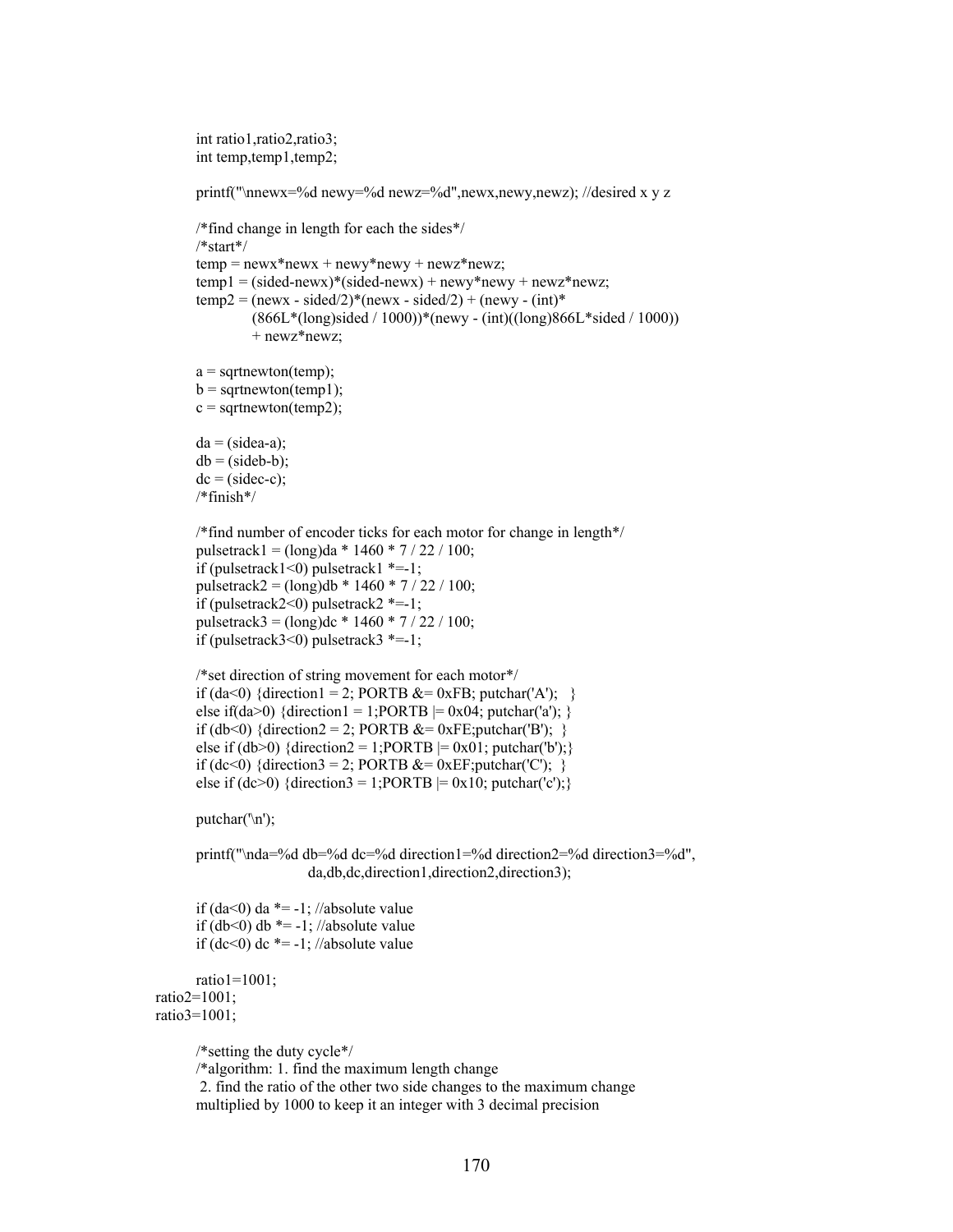```
 3. use 20th position in each array as maximum speed (20 unit time between 
 encoder ticks)
```

```
 4. assign other motor speeds by dividing 20 by ratio (scaled by 1000) 
     5. if motor speed too slow (ratio below 200) assign manually based on 
    specifications of the system 
     */
```

```
if (max(max(da,db),dc) == da) ratio2=(1000*db)/da; 
         ratio3=(1000*dc)/da; 
         printf("\ndA max, ratio2=%d ratio3=%d",ratio2,ratio3);
```

```
if (direction1==1) t4 = \text{uparray}[20];
             else if (direction1==2) t4 =downarray[20];
             if (direction2==1) t5 = uparray[20000/ratio2];
else if (direction2==2) t5 = downarray[20000/ratio2];
if (direction3==1) t3 = uparray[20000/ratio3];
else if (direction3==2) t3 = downarray[20000/ratio3];
```

```
if ((ratio2<200 && ratio2>100) && direction2==1) t5 = 33;
else if ((ratio2<200 && ratio2>100) && direction2==2) t5 = 15;
else if(ratio2<100 && direction2==1) t5=31;
else if(ratio2<100 && direction2==2) t5=13;
if ((ratio3<200 && ratio3>100) && direction3==1) t3 = 33;
else if ((ratio3<200 && ratio3>100) && direction3==2) t3 = 15;
else if(ratio3<100 && direction3==1) t3=31;
else if(ratio3<100 && direction3==2) t3=13;
```

```
else if (max(max(da,db),dc) == db) ratio1=(1000*da)/db; 
         ratio3=(1000*dc)/db; 
         printf("\ndB max, ratio1=%d ratio3=%d",ratio1,ratio3);
```

```
if (direction1==1) t4 = \frac{\text{uparray}}{20000}{\text{ratio1}};
       else if (direction1==2) t4 =downarray[20000/ratio1];
       if (direction2==1) t5 = uparray[20];
else if (direction2==2) t5 = downarray[20];
if (direction3==1) t3 = uparray[20000/ratio3];
else if (direction3==2) t3 = downarray[20000/ratio3];
```

```
if ((ratio1<200 && ratio1>100) && direction1==1) t4 = 33;
else if ((ratio1<200 && ratio1>100) && direction1==2) t4 = 15;
else if(ratio1<100 && direction1==1) t4=31;
else if(ratio1<100 && direction1==2) t4=13;
if ((ratio3<200 && ratio3>100) && direction3==1) t3 = 33;
else if ((ratio3<200 && ratio3>100) && direction3==2) t3 = 15;
else if(ratio3<100 && direction3==1) t3=31;
else if(ratio3<100 && direction3==2) t3=13;
```
}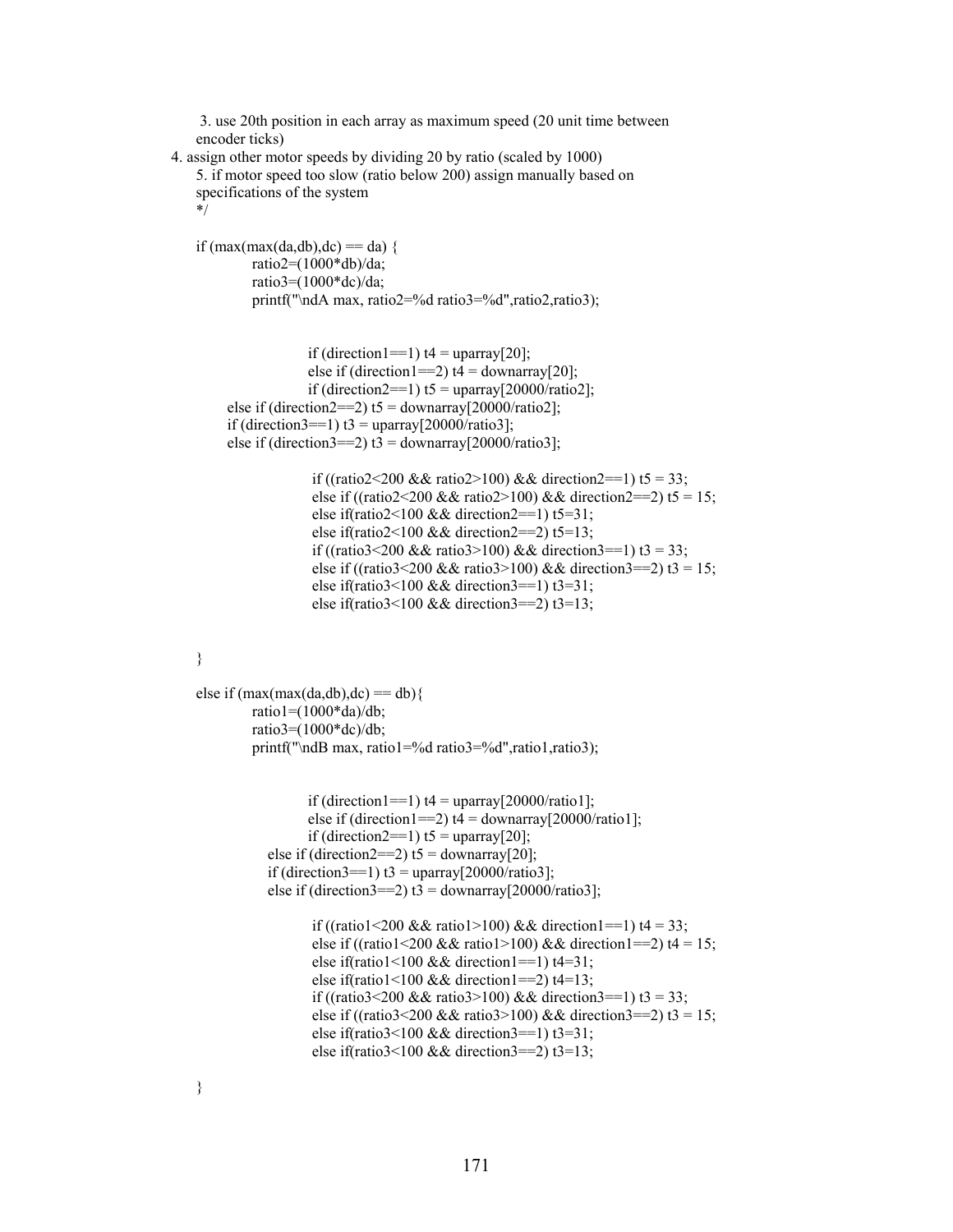```
else if (max(max(da,db),dc) == dc)ratio1 = (1000 * da)/de;
                   ratio2=(1000*db)/dc; 
                   printf("\ndC max, ratio1=%d ratio2=%d",ratio1,ratio2); 
                           if (direction1==1) t4 = \frac{\text{uparray}}{20000}{\text{ratio1}};
                           else if (direction1==2) t4 =downarray[20000/ratio1];
                           if (direction2==1) t5 = uparray[20000/ratio2];
                    else if (direction2==2) t5 = downarray[20000/ratio2];
                    if (direction3==1) t3 = uparray[20];
                    else if (direction3==2) t3 = downarray[20];
                           if ((ratio1<200 && ratio1>100) && direction1==1) t4 = 33;
                           else if ((ratio1<200 && ratio1>100) && direction1==2) t4 = 15;
                           else if(ratio1<100 && direction1==1) t4=31;
                           else if(ratio1<100 && direction1==2) t4=13;
                           if ((ratio2<200 && ratio2>100) && direction2==1) t5 = 33;
                           else if ((ratio2<200 && ratio2>100) && direction2==2) t5 = 15;
                            else if(ratio2<100 && direction2==1) t5=31; 
                           else if(ratio2<100 && direction2==2) t5=13;
          } 
         /*adjusted for this system specifically to correct for erroneous movement*/ 
         if (direction1==2)\{t4+=10;\text{putchar}('Q');\}else if (t4<30) {t4+=10;putchar('W');
         if (direction2==2) \{t5 == 10;\text{putchar}(E');\}else if (t5<30) \{t5 == 10;if (direction3==2) \{t3+10;else if (t3<30) \{t3 == 10; printf("\nt3=%d t4=%d t5=%d pulsetrack1=%d pulsetrack2=%d pulsetrack3=%d", 
                   t3,t4,t5,pulsetrack1,pulsetrack2,pulsetrack3); 
/*called when user asks system to change position*/ 
void changetime(){ 
                  PORTB = 0x2A; //turn brake on
                  putchar('\n');
                   printf("\npulsecount1=%d pulsecount2=%d pulsecount3=%d", 
                           pulsecount1,pulsecount2,pulsecount3); 
                   change(); //find new lengths of sides 
                  xyz(); //calculate new xyz
                  printf("\nNew x=%d y=%d z=%d",x,y,z);
                  putchar('\n');
                   /*remote input*/ 
                   if(sciflag==0){ 
                            newx=remotex+x; 
                           printf("\nx has %d added, newx=%d",remotex,newx);
```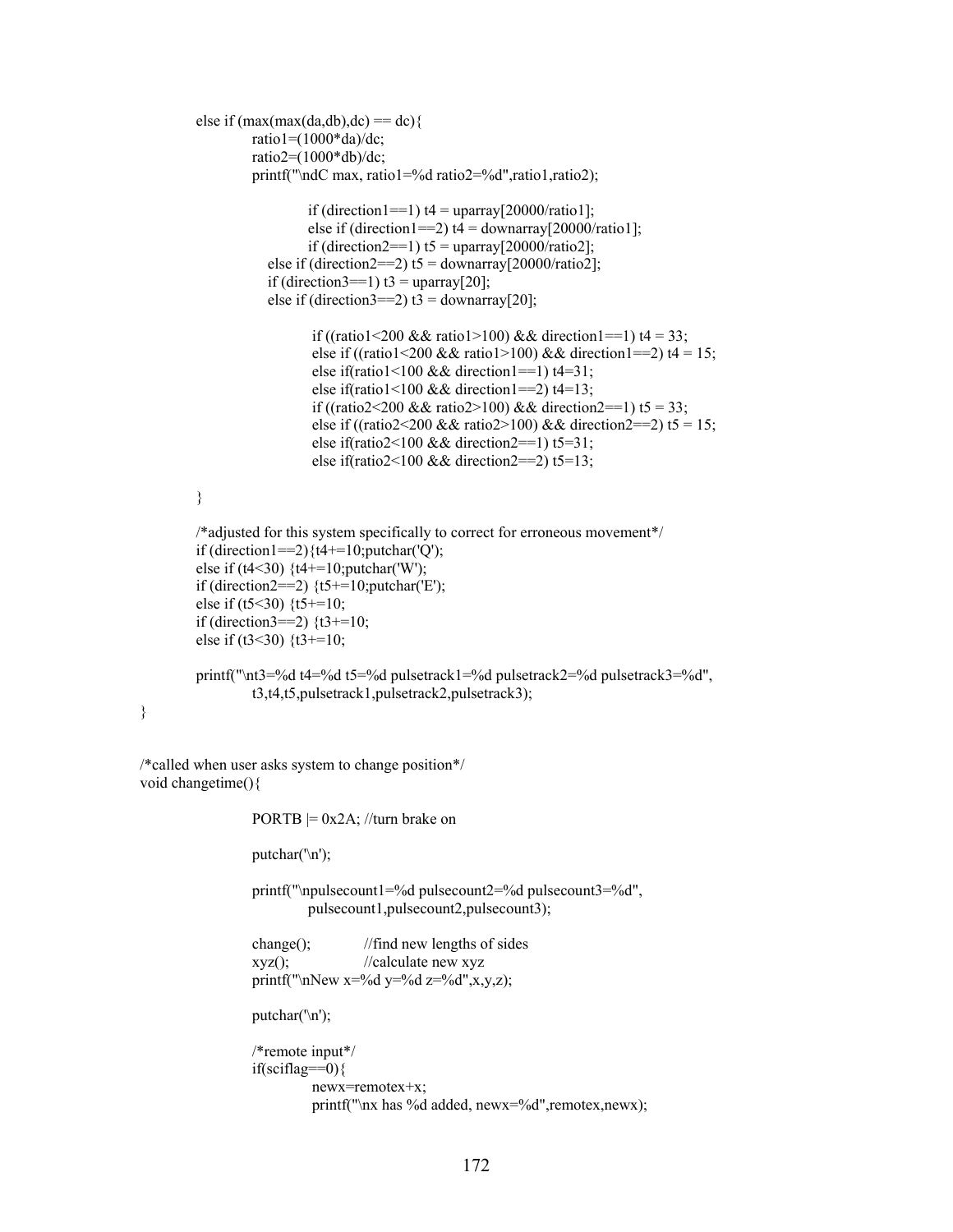```
 newy=remotey+y; 
                           printf("\ny has %d added, newy=%d",remotey,newy); 
                           newz=remotez+z; 
                           printf("\nz has %d added, newz=%d",remotez,newz); 
 } 
                  /*serial input*/ 
                  else if(sciflag==1){ 
                          printf("\nPlease enter new X: "); 
                    newx=scanchar(); 
                    printf("\nPlease enter new y: "); 
                    newy=scanchar(); 
                    printf("\nPlease enter new z: "); 
                    newz=scanchar(); 
 } 
                 dx = newx-x; //change in x direction
                 if (dx<0) dx^*=-1;
                  if (y>y3) printf("\nRange Error: y too large"); 
                 else if (x>(x^3+range) \parallel x<(range-x^3)) printf("\nRange Error: x out of trianlge"); 
                  dist(); /*assign duty cycles for each motor to get 
                           system to move correctly*/ 
                  acount=0; 
                  bcount=0; 
                  ccount=0; 
                  putchar('\n'); 
                  printf("\ndx=%d",dx); 
                  putchar('\n'); 
                 t_high3 = NUMBER*t3 / 100;
    t_l low3 = NUMBER - t_high3;
                 t_high4 = NUMBER*t4 / 100;
    t_l low4 = NUMBER - t_l high4;
                 t_high5 = NUMBER*t5 / 100;
    t_l low5 = NUMBER - t_high5;
                 PORTB &= 0xD5; //turn brake off
                  /*if duty cycle below 5, leave brake on for that motor*/ 
                 if(t3<5)PORTB = 0x20;
                 if(t4<5)PORTB = 0x08;
                 if(t5<5)PORTB = 0x02;
                  remotex=0; 
           remotey=0; 
                  remotez=0; 
                  remotecount=0;
```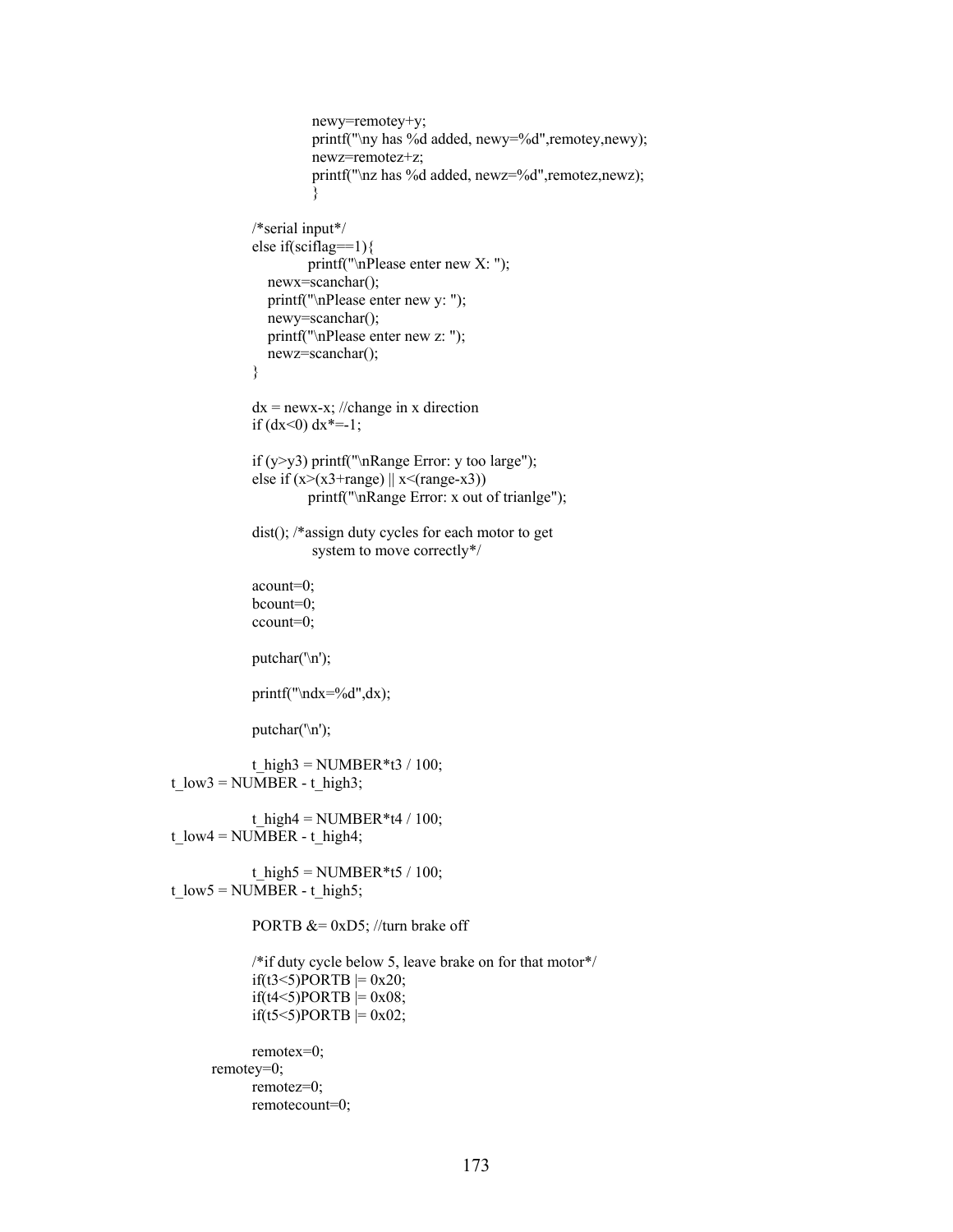```
int scanchar(){ 
      int val=0; 
      char c; 
      c=getchar(); 
     while (isdigit(c)){
           val = 10*val + (c-0');putchar(c);
            c=getchar(); 
            } 
      return val; 
}
```
/\*if system being accessed for first time, assign side lengths and dimensions of system\*/ void first(){

```
 changeflag=1; 
 printf("\nPlease enter length of SideA: "); 
sidea=scanchar();
 printf("\nPlease enter length of SideB: "); 
sideb=scanchar();
 printf("\nPlease enter length of SideC: "); 
sidec=scanchar();
 printf("\nPlease enter Equal Length of 
         Isosceles Traingle: "); 
sided=scanchar();
 printf("\nPlease enter Non-Equal Length of 
         Isosceles Traingle: "); 
sidee=scanchar();
x3 = sidee/2;y3 = sqrtnewton(sided*sided - x3*x3);
 printf("\nx3=%d y3=%d ",x3,y3); 
 xyz();
```

```
 }
```

```
void SCIISR(){ 
      unsigned char scsrval,scdrval; 
      scsrval=SCSR; 
      scdrval=SCDR; 
                  sciflag=1;
                   if(changeflag==0)first(); 
      else changetime(); 
}
```

```
void OC3ISR(){ 
          countflag++; 
    TFLG1 &= 0x20;
     if (TCTL1 & 0x10){ 
        TOC3 += t_high3;
        TCTL1 &= 0xEF; } 
     else { 
        TOC3 += t_low3;
```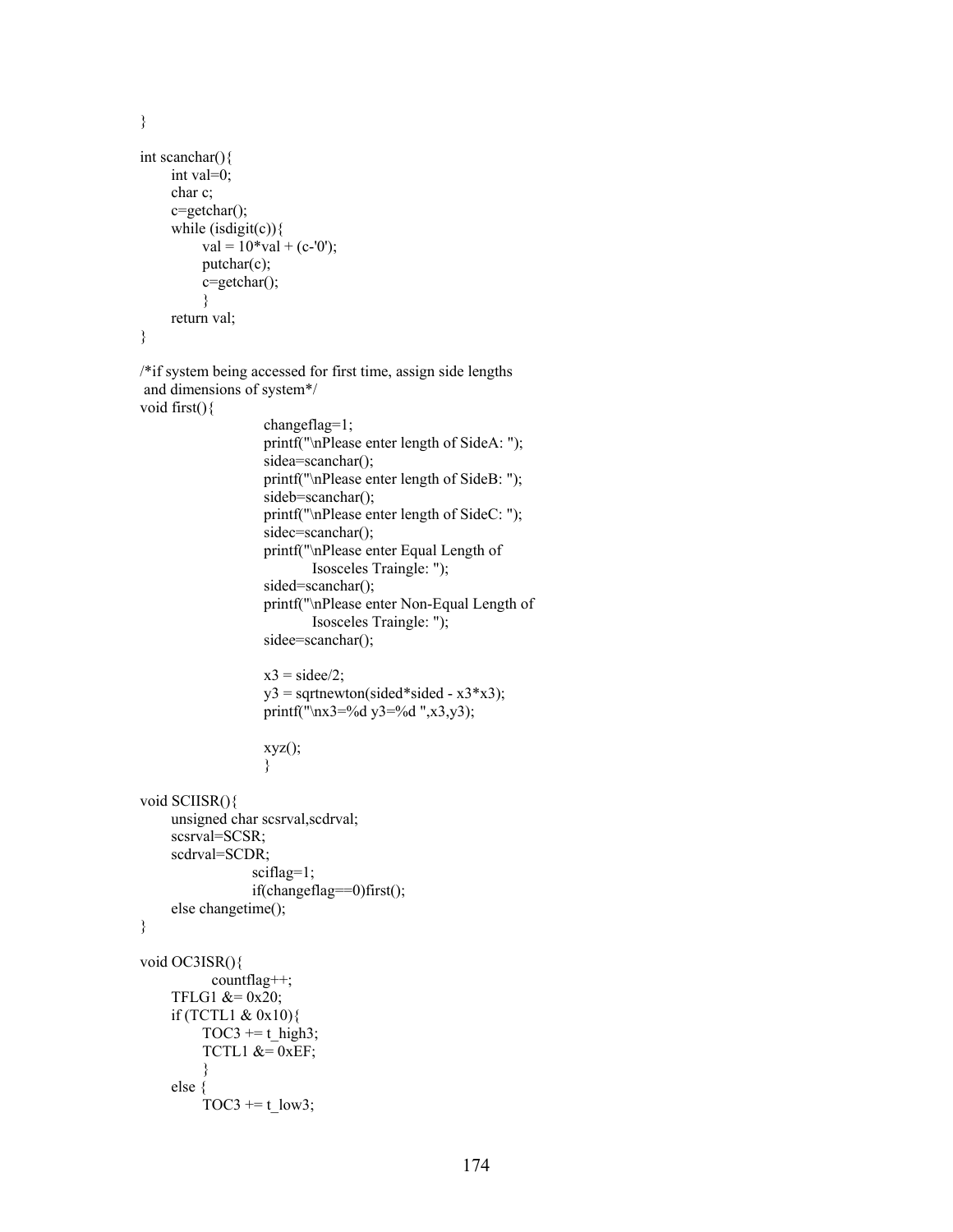```
TCTL1 = 0x10; } 
} 
void OC4ISR(){ 
    TFLG1 &= 0x10; if (TCTL1 & 0x04){ 
         TOC4 += t_high4;TCTL1 &=0xFB;
          } 
     else { 
         TOC4 += t_low4;
        TCTL1 = 0x04; } 
 } 
void OC5ISR(){ 
    TFLG1 &= 0x08;
     if (TCTL1 & 0x01){ 
         TOC5 += t_high5;
         TCTL1 &= 0xFE;
 } 
     else { 
         TOC5 += t low5;
         TCTL1 = 0x01; } 
 } 
/*poll for encoder ticks*/ 
void RTIISR(){ 
        TFLG2 \mid = 0x40; /*to count time between encoder ticks, use the ecount's below, 
         reset them everytime 
          a tick occurs, but print out a value before you do so*/ 
         ecount1++; 
         ecount2++; 
         ecount3++; 
         ledcount++; 
         /*turn on LED for remote for 1/2 second*/ 
        if(ledflag==1){
                \overline{PORTB} = 0x40;
                if(ledcount > 60){
                        PORTB &= 0xBF;
                         ledflag=0; 
 } 
         } 
         /*Dual channel encoders, edge A leads edge B*/ 
         if ((PORTC & 0x08) && flagc<3) flagc++;
```

```
175
```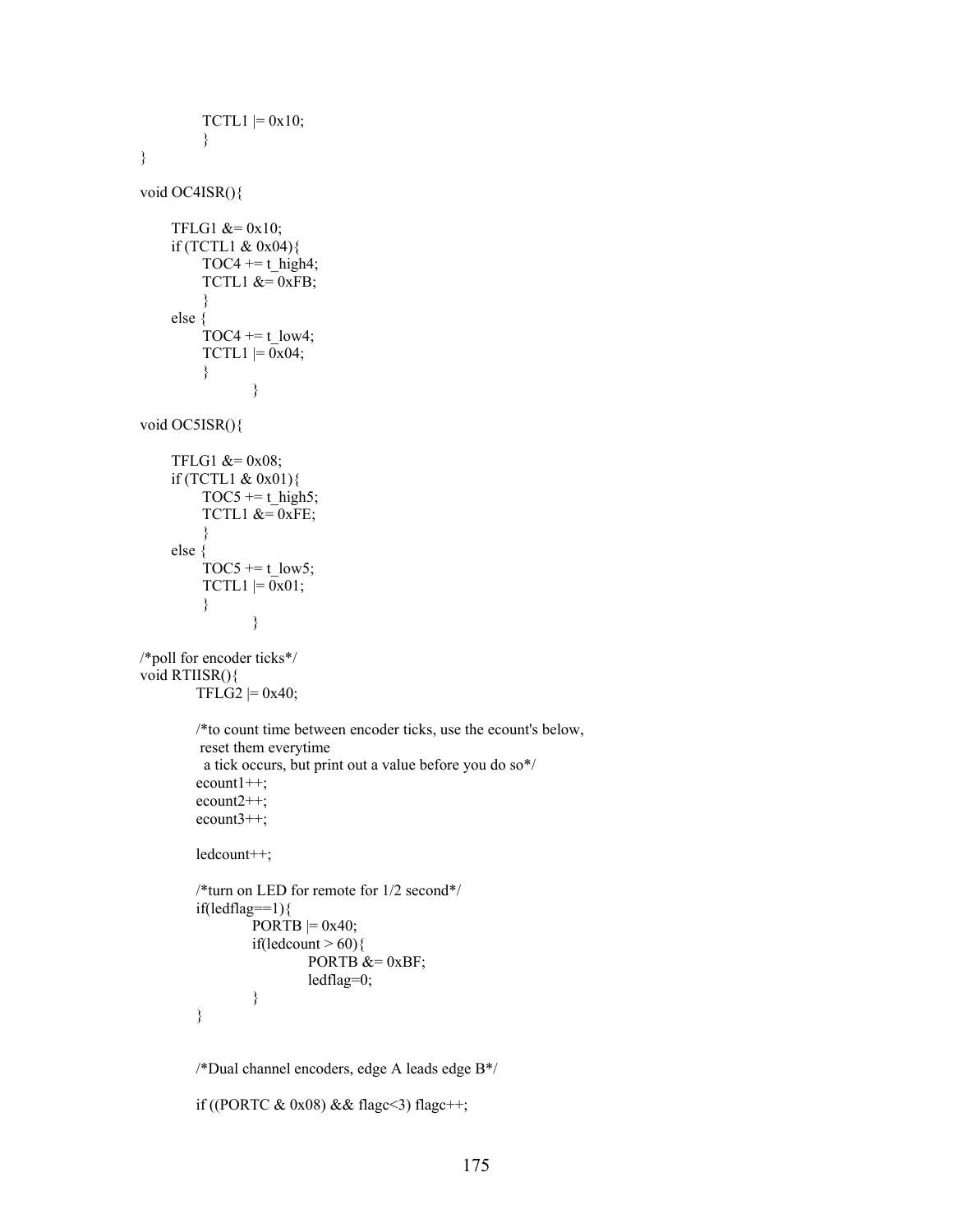```
 if ((PORTC & 0x08) && flagc==3){ 
         flagcA=1;
          flagc++; 
 } 
        if (!(PORTC & 0x08) && flagc==4) {flagc=0;flagcA=0;}
        if ((PORTC & 0x01) && flagc1<3) flagc1++;
        if ((PORTC & 0x01) && flagc1==3){
          flagcB=1; 
          flagc1++; 
 } 
        if (!(PORTC & 0x01) && flagc1==4) {flagc1=0; flagcB=0;}
        if(flagcA==0 \&\& flagcB==0) currentstateC=0;
        else if(flagcA==1 && flagcB==0) currentstateC=1;
        else if(flagcA==1 && flagcB==1) currentstateC=2;
        else if(flagcA==0 && flagcB==1) currentstateC=3;
         if(laststateC != currentstateC){ 
                if (((laststateC < currentstateC)&&!(laststateC==0 && currentstateC==3)) ||
                 (laststateC==3 && currentstateC==0)){    pulsecount1++;acount++;putchar('C');}
                else if((laststateC > currentstateC) || (laststateC==0 && currentstateC==3)){
                          pulsecount1--;acount++;putchar('c');} 
                 laststateC=currentstateC; 
\longrightarrowif ((PORTC & 0x02) & 0x04 flagd < 3) flagd + +;
        if ((PORTC & 0x02) && flagd==3){
          flagd++; 
          flagdA=1; 
 } 
        if (!(PORTC & 0x02) && flagd==4) {flagd=0;flagdA=0;}
        if ((PORTC & 0x10) && flagd1<3) flagd1++;
        if ((PORTC & 0x10) && flagd1==3){
          flagd1++; 
          flagdB=1; 
 } 
        if (!(PORTC & 0x10) && flagd1==4) {flagd1=0;flagdB=0;}
        if(flagdA==0 && flagdB==0) {currentstateD=0; }
         else if(flagdA==1 && flagdB==0) {currentstateD=1; } 
        else if(flagdA==1 && flagdB==1) {currentstateD=2; }
        else if(flagdA==0 && flagdB==1) {currentstateD=3; }
        if (laststateD != current stateD) if (((laststateD < currentstateD)&&!(laststateD==0 && currentstateD==3)) || 
                 (laststateD==3 && currentstateD==0)){ pulsecount2++;bcount++;putchar('D');}
                else if((laststateD > currentstateD) || (laststateD==0 && currentstateD==3)) {
                  pulsecount2--;bcount++;putchar('d');} 
                 laststateD=currentstateD; 
\longrightarrowif ((PORTC & 0x20) & 4x flage < 3) flage ++;
        if ((PORTC & 0x20) & 4x flage==3){
```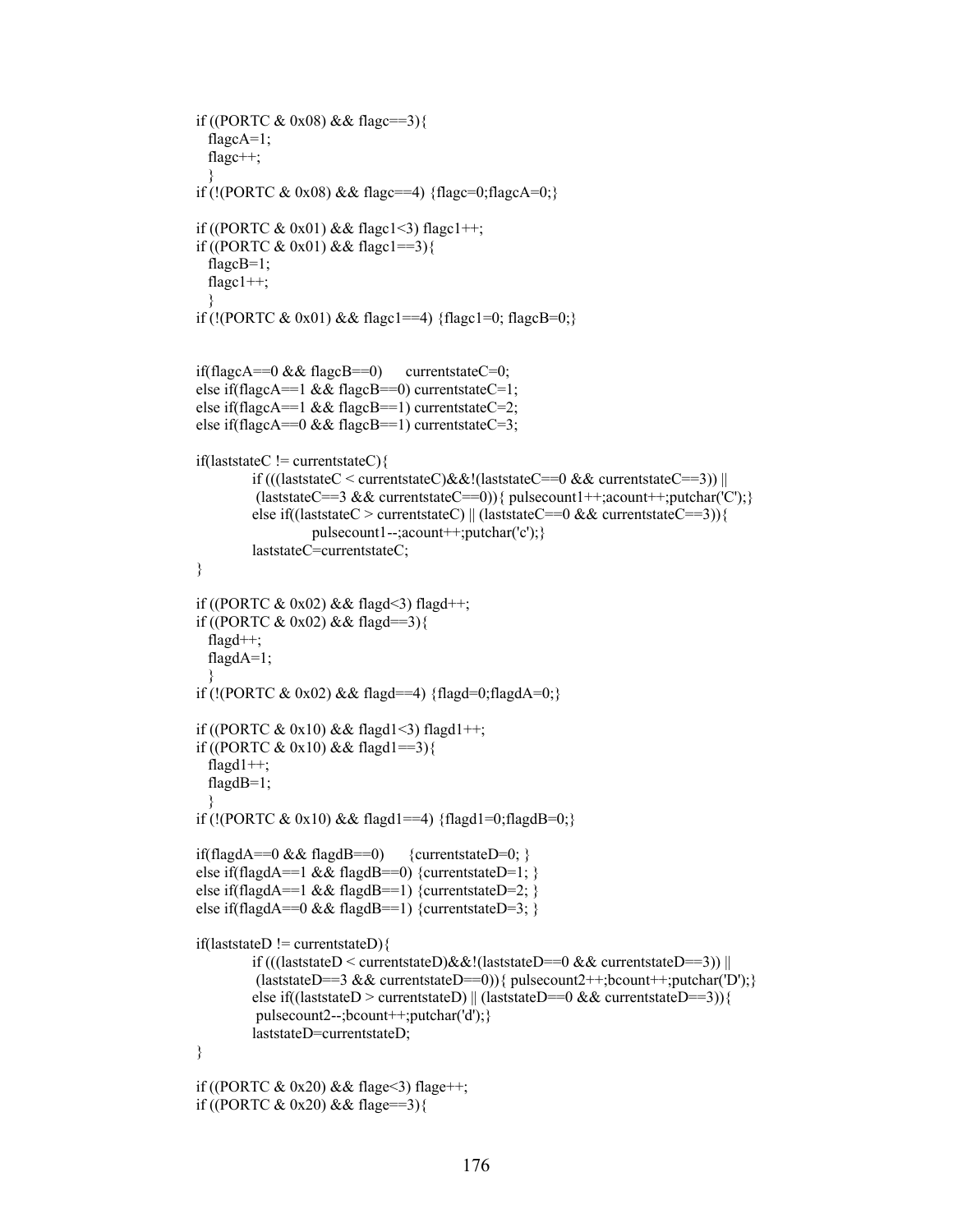```
 flage++; 
           flageA=1; 
 } 
         if (!(PORTC & 0x20) && flage==4) {flage=0;flageA=0;}
        if ((PORTC & 0x04) & 2x04 flage1<3) flage1++;
         if ((PORTC & 0x04) && flage1==3){
           flage1++; 
           flageB=1; 
            } 
        if (!(PORTC & 0x04) && flage1==4) {flage1=0;flageB=0;}
        if(flageA==0 && flageB==0) { current state E=0; }
        else if(flageA==1 && flageB==0){ currentstateE=1; }
         else if(flageA==1 && flageB==1){ currentstateE=2; }
        else if(flageA==0 && flageB==1){ currentstateE=3; }
         if (laststateE != current stateE)if (((laststateE < currentstateE)&&!(laststateE==0 && currentstateE==3)) ||
                  (laststateE==3 && currentstateE==0)){pulsecount3--;ccount++;putchar('e');}
                  else if((laststateE > currentstateE) || (laststateE==0 && currentstateE==3)){
                   pulsecount3++;ccount++;putchar('E');} 
                   laststateE=currentstateE; 
          } 
         /*wait until one of the motors goes the distance necessary and the other two are 
          within 3 encoder ticks, the stop the system*/ 
         if ((pulsetrack1 < acount \&& pulsetrack2 < bcount + 3 \&& pulsetrack3 < ccount + 3) ||
         (pulsetrack1 < acount + 3 && pulsetrack2 < bcount && pulsetrack3 < ccount + 3) ||
         (\text{pulsetrack1} < \text{acount} + 3 \& \& \text{pulsetrack2} < \text{bcount} + 3 \& \& \text{pulsetrack3} < \text{ccount})PORTB = 0x2A; //turn brake on
           acount=0; 
           bcount=0; 
           ccount=0; 
 } 
/*Remote control*/ 
/*Enter ch+ or ch- to increase or decrease coordinate respetively. 
currently, two digit change for each coordinate. 
example: to increase x by 10, not change y, and decrease z by 3, enter the following: 
CH+ 1 0 CH+ 0 0 CH- 0 3. 
LED turns on for 1/2 second to confirm each time something is entered 
void IC1ISR(){ 
                   if(countflag>100){ 
           ii=0; 
           countflag=0; 
           } 
     TFLG1 &= 0x04;
     period[i] = TIC1;ii++;
     if (i = 48)
```
\*/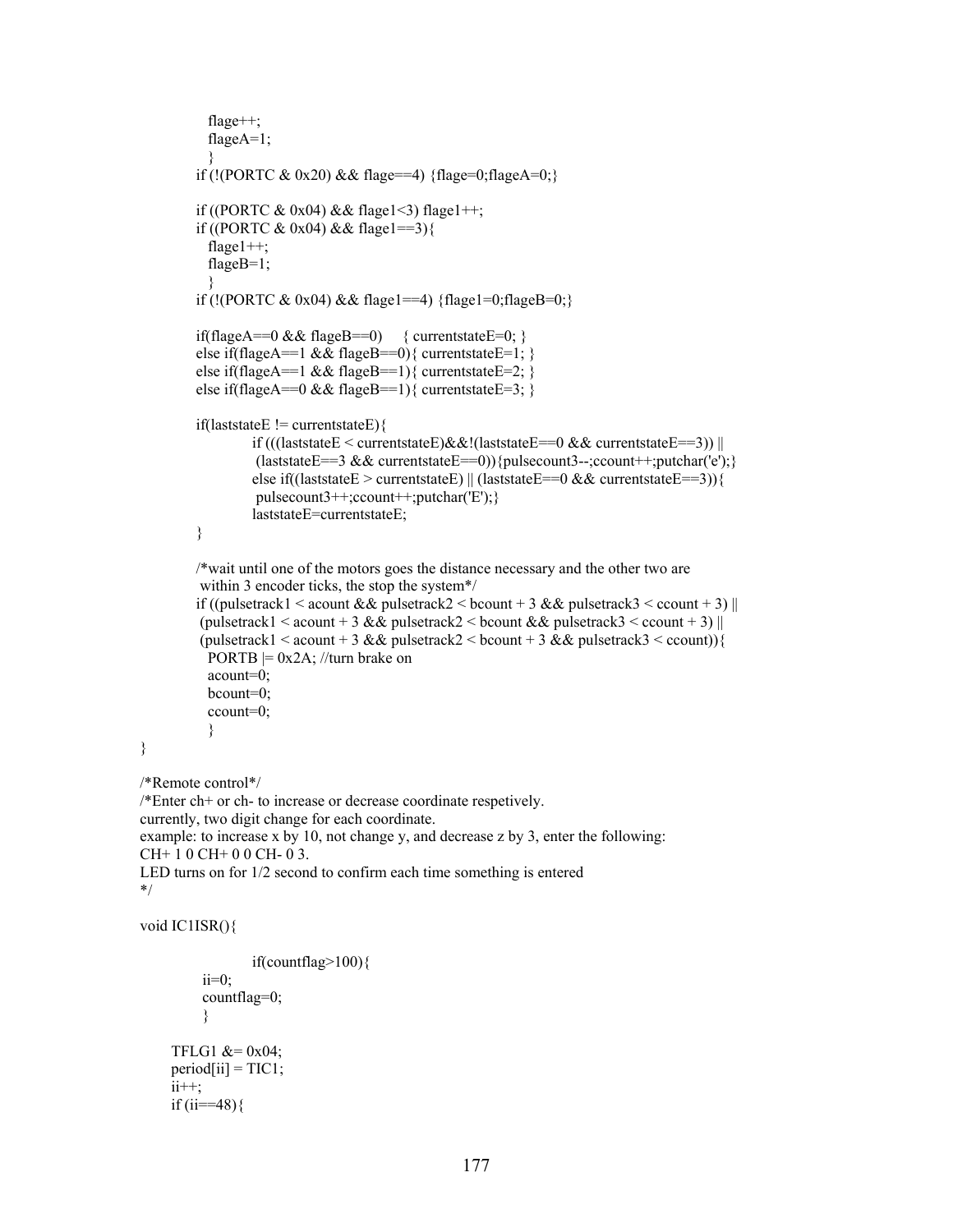```
 for(count=0;count<47;count++){ 
              diff[count]=period[count+1]-period[count];
              if(diff[count]>3000){diff[count]=1;}
              else{diff[count]=0;}
 } 
         if(diff[13]==1 && diff[14]==1 && diff[19]==1 && diff[20]==1){printf("Source");}
         else if (diff[13]==1 && diff[14]==1 && diff[21]==1){
              printf("CH -");
                                                      if(remotecount==0)xdir=0; 
                                                      else if(remotecount==3)ydir=0; 
                                                      else if(remotecount==6)zdir=0; 
                                                      remotecount++; 
                                                      ledflag=1; 
                                                      ledcount=0; 
          } 
         else if (diff[13]==1 && diff[14]==1 && diff[15]==1){printf("Full Screen");}
         else if (diff[13]==1 && diff[14]==1 && diff[17]==1){printf("Minimize");}
          else if (diff[13]==1 && diff[14]==1){ 
               printf("CH +"); 
                                                      if(remotecount==0)xdir=1; 
                                                      else if(remotecount==3)ydir=1; 
                                                      else if(remotecount==6)zdir=1; 
                                                      remotecount++; 
                                                      ledflag=1; 
               ledcount=0; 
          } 
         else if (diff[15]==1 && diff[16]==1 && diff[21]==1){
              printf("VOL -");
          } 
         else if \text{diff}[15] == 1 \& \& \text{diff}[16] == 1)printf("VOL +");
          } 
         else if (diff[17]==1 && diff[18]==1 && diff[21]==1){
               printf("9"); 
                                                      if(remotecount==1) remotex=9; 
                                                      else if(remotecount==2) remotex=remotex*10+9; 
                                                      else if(remotecount==4) remotey=9; 
                                                      else if(remotecount==5) remotey=remotey*10+9; 
                                                      else if(remotecount==7) remotez=9; 
                                                      else if(remotecount==8) remotez=remotez*10+9; 
                                                      remotecount++; 
                                                      ledflag=1; 
                                                      ledcount=0;
```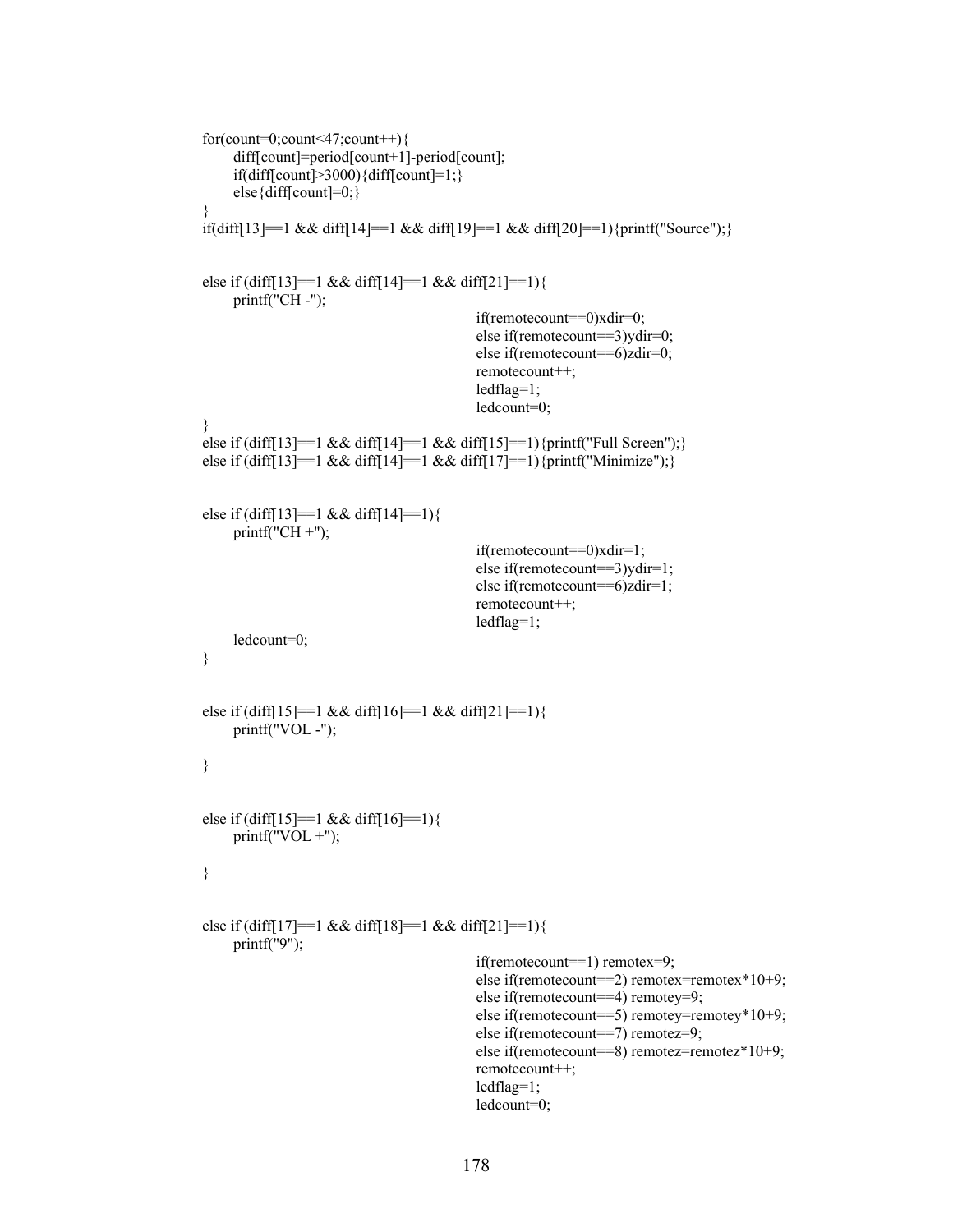```
else if \text{diff}[17] == 1 \& \& \text{diff}[18] == 1)printf("8");
                                                      if(remotecount==1) remotex=8; 
                                                      else if(remotecount==2) remotex=remotex*10+8; 
                                                      else if(remotecount==4) remotey=8; 
                                                      else if(remotecount==5) remotey=remotey*10+8; 
                                                      else if(remotecount==7) remotez=8; 
                                                      else if(remotecount==8) remotez=remotez*10+8; 
                                                      remotecount++; 
                                                      ledflag=1; 
                                                      ledcount=0; 
          } 
         else if (diff[14]==1 && diff[20]==1 && diff[21]==1){
               printf("Mute"); 
          } 
          else if (diff[17]==1 && diff[20]==1){ 
                  printf("Radio"); 
 } 
         else if \text{diff}[17] == 1}{
                  printf("TV"); 
          } 
         else if (diff[20]==1 && diff[21]==1 && diff[19]==1){
              printf("5");
                                                      if(remotecount==1) remotex=5; 
                                                      else if(remotecount==2) remotex=remotex*10+5; 
                                                      else if(remotecount==4) remotey=5; 
                                                      else if(remotecount==5) remotey=remotey*10+5; 
                                                      else if(remotecount==7) remotez=5; 
                                                      else if(remotecount==8) remotez=remotez*10+5; 
                                                      remotecount++; 
                                                      ledflag=1; 
                                                      ledcount=0; 
          } 
          else if (diff[20]==1 && diff[19]==1){ 
              printf('4");
                                                      if(remotecount==1) remotex=4; 
                                                      else if(remotecount==2) remotex=remotex*10+4; 
                                                      else if(remotecount==4) remotey=4; 
                                                      else if(remotecount==5) remotey=remotey*10+4; 
                                                      else if(remotecount==7) remotez=4;
```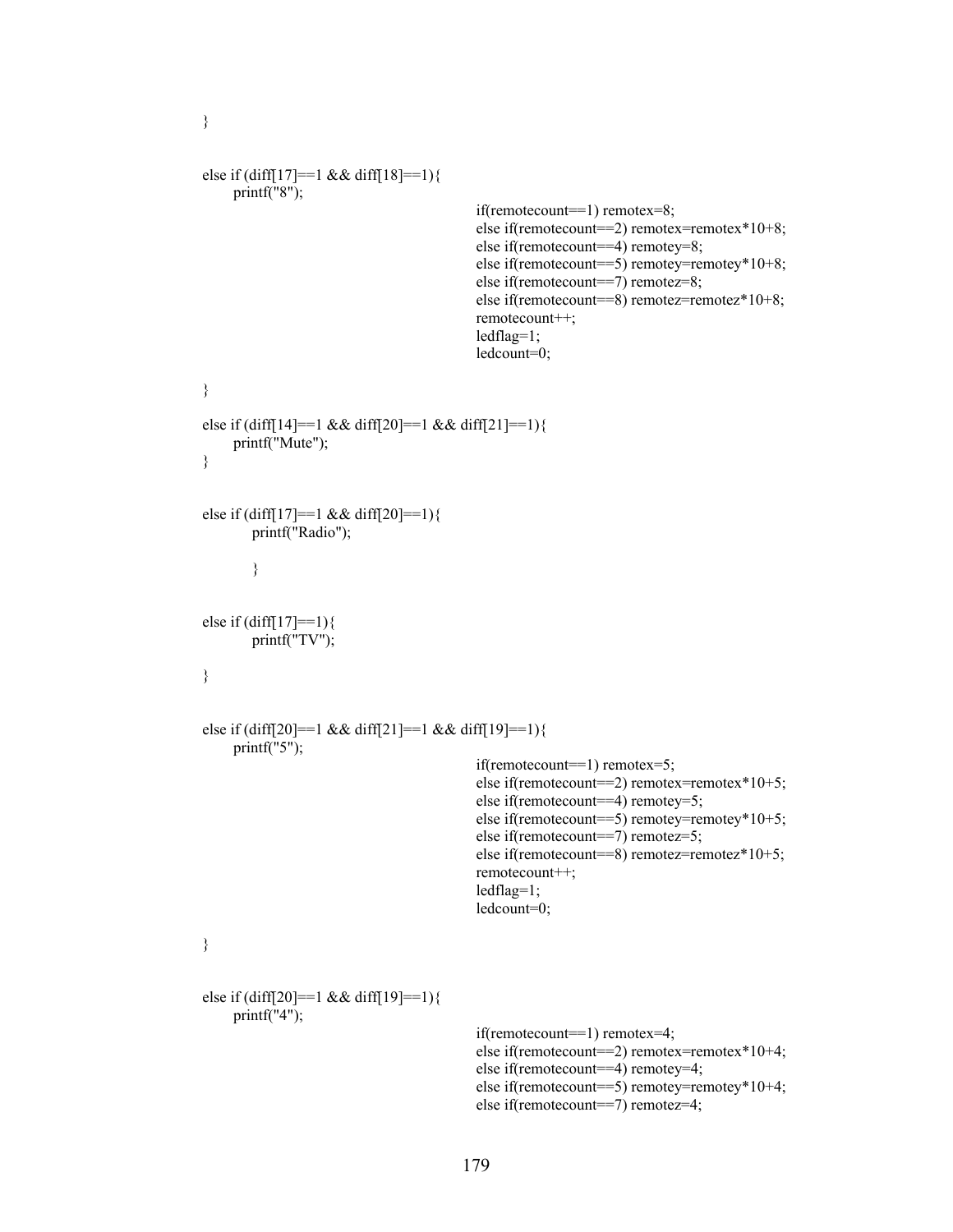```
 else if(remotecount==8) remotez=remotez*10+4; 
                                             remotecount++; 
                                             ledflag=1; 
                                             ledcount=0; 
 } 
 else if (diff[19]==1 && diff[22]==1){ 
    printf("6");
                                             if(remotecount==1) remotex=6; 
                                             else if(remotecount==2) remotex=remotex*10+6; 
                                             else if(remotecount==4) remotey=6; 
                                             else if(remotecount==5) remotey=remotey*10+6; 
                                             else if(remotecount==7) remotez=6; 
                                             else if(remotecount==8) remotez=remotez*10+6; 
                                             remotecount++; 
                                             ledflag=1; 
                                             ledcount=0; 
 } 
 else if(diff[19]==1){ 
     printf("7"); 
                                             if(remotecount==1) remotex=7; 
                                             else if(remotecount==2) remotex=remotex*10+7; 
                                             else if(remotecount==4) remotey=7; 
                                             else if(remotecount==5) remotey=remotey*10+7; 
                                             else if(remotecount==7) remotez=7; 
                                             else if(remotecount==8) remotez=remotez*10+7; 
                                             remotecount++; 
     ledflag=1; 
                                             ledcount=0; 
 } 
else if (diff[15]==1 && diff[22]==1){printf("Reserve");}
else if \text{diff}[22] == 1 \& \& \text{diff}[21] == 1) printf("2"); 
                                             if(remotecount==1) remotex=2; 
                                             else if(remotecount==2) remotex=remotex*10+2; 
                                             else if(remotecount==4) remotey=2; 
                                             else if(remotecount==5) remotey=remotey*10+2; 
                                             else if(remotecount==7) remotez=2; 
                                             else if(remotecount==8) remotez=remotez*10+2; 
                                             remotecount++; 
     ledflag=1; 
                                             ledcount=0; 
 } 
 else if (diff[21]==1){ 
    printf("3");
                                             if(remotecount==1) remotex=3;
```

```
180
```